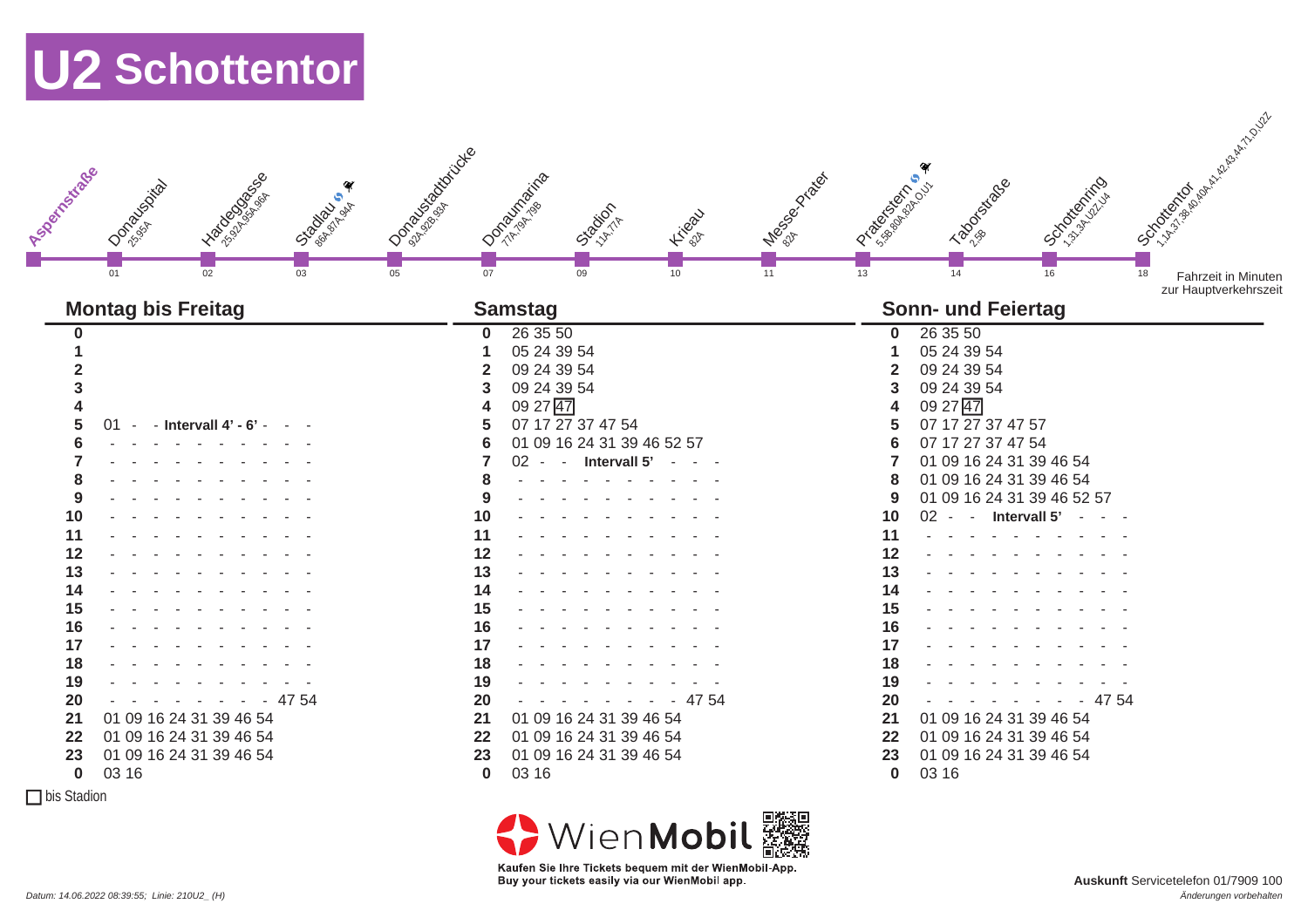

 $\Box$  bis Stadion

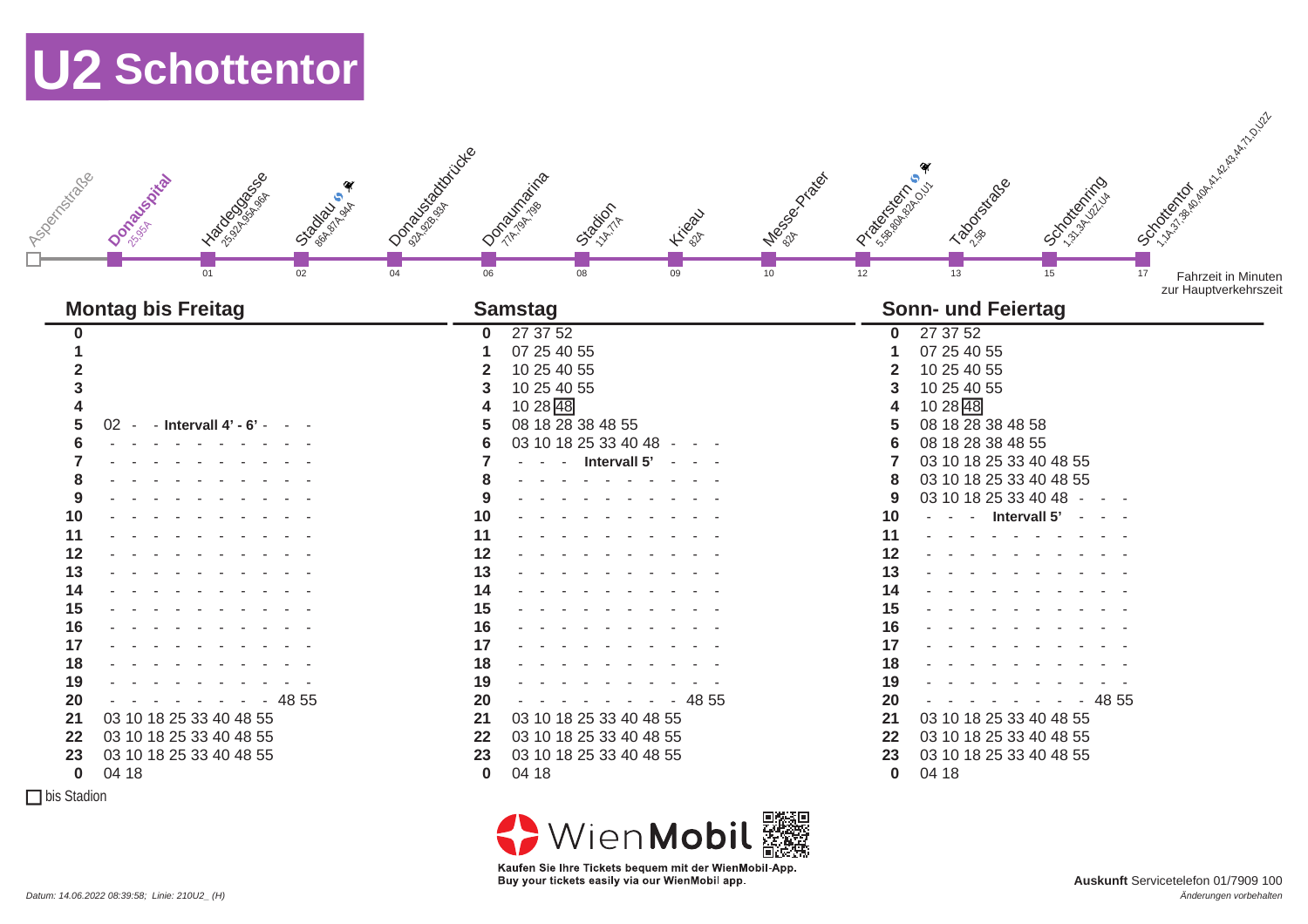

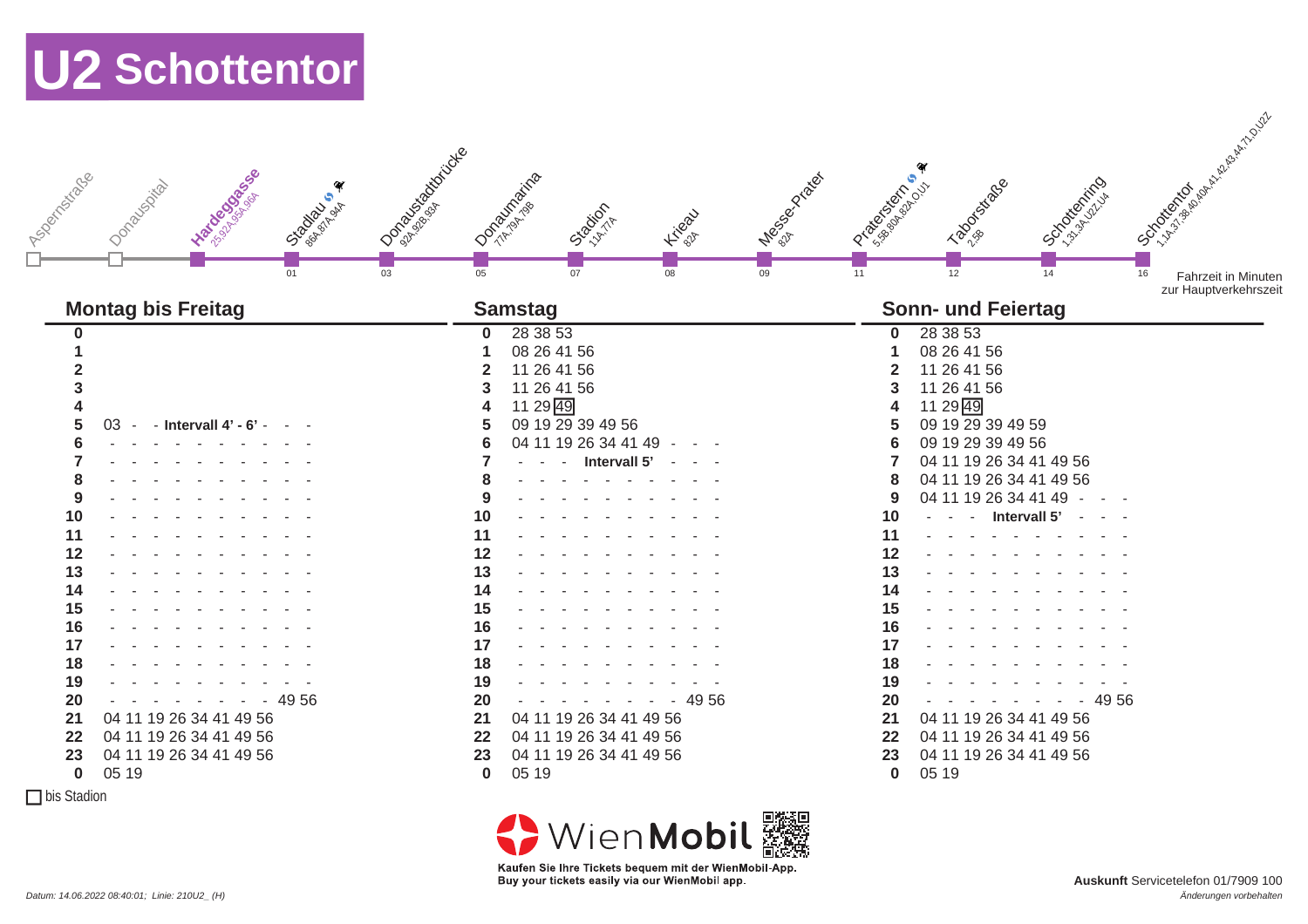

 $\Box$  bis Stadion

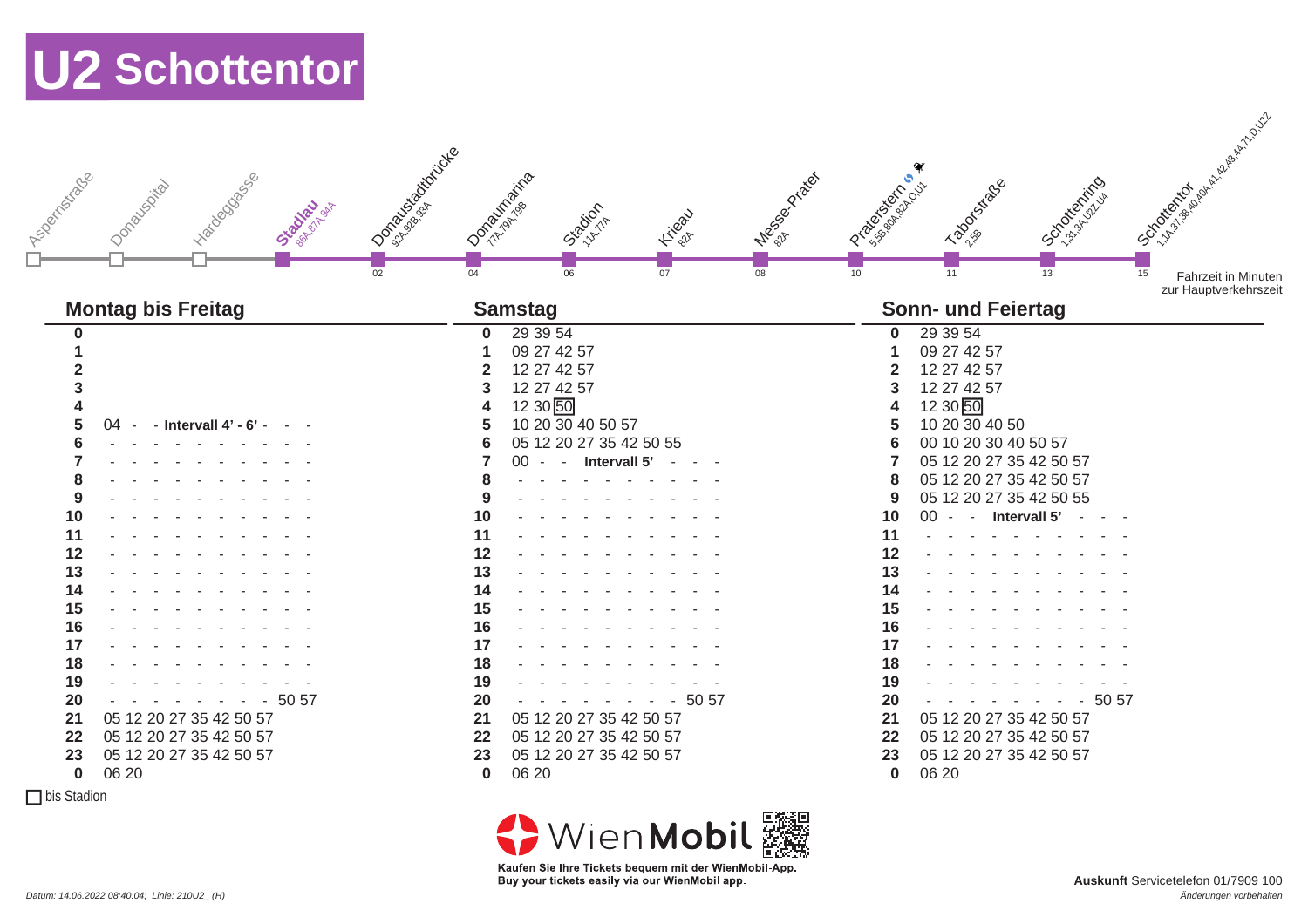

 $\Box$  bis Stadion



08 22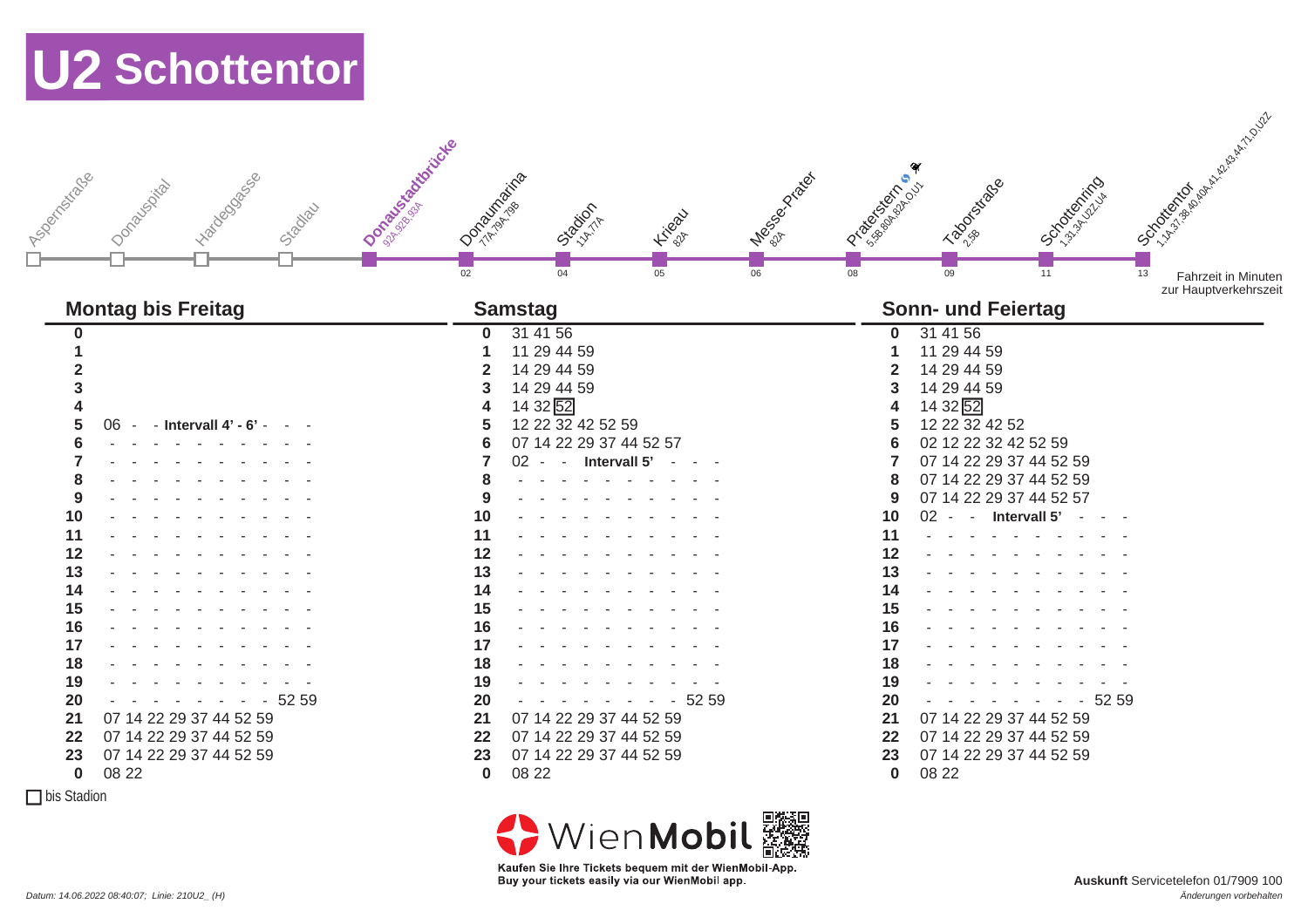| Donabuse startidide<br>J vegativestration<br>-120°CODSOSS<br>Donabuscita<br>Stadiau | October 25% Side<br>I Megapoon Ricade<br>Station <sub>n</sub><br><b>Higax</b> | <b>SORRANGE AND READY ROAD</b><br>I Paradison<br>I Propositions<br>I OC OCKIDSING |
|-------------------------------------------------------------------------------------|-------------------------------------------------------------------------------|-----------------------------------------------------------------------------------|
|                                                                                     | 02<br>03<br>04                                                                | 06<br>07<br>09<br>11<br><b>Fahrzeit in Minuten</b><br>zur Hauptverkehrszeit       |
| <b>Montag bis Freitag</b>                                                           | <b>Samstag</b>                                                                | <b>Sonn- und Feiertag</b>                                                         |
| $\boldsymbol{0}$                                                                    | 33 42 57<br>$\bf{0}$                                                          | 33 42 57<br>$\bf{0}$                                                              |
|                                                                                     | 12 31 46                                                                      | 12 31 46<br>1                                                                     |
| $\overline{2}$                                                                      | 01 16 31 46<br>2                                                              | 01 16 31 46<br>$\overline{2}$                                                     |
| 3                                                                                   | 01 16 31 46<br>3                                                              | 01 16 31 46<br>3                                                                  |
|                                                                                     | 01 16 34 54<br>4                                                              | 01 16 34 54<br>4                                                                  |
| 5<br>- Intervall 4' - 6' -<br>$08 -$                                                | 14 24 34 44 54<br>5                                                           | 14 24 34 44 54<br>5                                                               |
|                                                                                     | 01 08 16 23 31 38 46 53 59<br>6                                               | 04 14 24 34 44 54<br>6                                                            |
|                                                                                     | $\overline{\mathbf{z}}$<br>Intervall 5'<br>$04 -$<br>$\sim 10^{-11}$          | 01 08 16 23 31 38 46 53<br>7                                                      |
| 8                                                                                   | 8                                                                             | 01 08 16 23 31 38 46 53<br>8                                                      |
| 9                                                                                   | 9                                                                             | 01 08 16 23 31 38 46 53 59<br>9                                                   |
| 10                                                                                  | 10                                                                            | 10<br>Intervall 5'<br>04<br>$\sim 10^{-11}$                                       |
| 11                                                                                  | 11                                                                            | 11                                                                                |
| 12                                                                                  | 12                                                                            | 12                                                                                |
| 13                                                                                  | 13                                                                            | 13                                                                                |
| 14                                                                                  | 14                                                                            | 14                                                                                |
| 15                                                                                  | 15                                                                            | 15                                                                                |
| 16                                                                                  | 16                                                                            | 16                                                                                |
| 17                                                                                  | 17                                                                            | 17                                                                                |
| 18                                                                                  | 18                                                                            | 18                                                                                |
| 19                                                                                  | 19                                                                            | 19                                                                                |
| 20<br>- 54                                                                          | $-54$<br>20                                                                   | 20<br>- 54                                                                        |
| 01 08 16 23 31 38 46 53<br>21                                                       | 21<br>01 08 16 23 31 38 46 53                                                 | 21<br>01 08 16 23 31 38 46 53                                                     |
| 01 08 16 23 31 38 46 53<br>22                                                       | 01 08 16 23 31 38 46 53<br>22                                                 | 01 08 16 23 31 38 46 53<br>22                                                     |
| 01 08 16 23 31 38 46 53<br>23                                                       | 01 08 16 23 31 38 46 53<br>23                                                 | 01 08 16 23 31 38 46 53<br>23                                                     |
| 01 10 23<br>$\bf{0}$                                                                | 01 10 23<br>$\bf{0}$                                                          | 01 10 23<br>$\bf{0}$                                                              |
| □ bis Stadion                                                                       |                                                                               |                                                                                   |

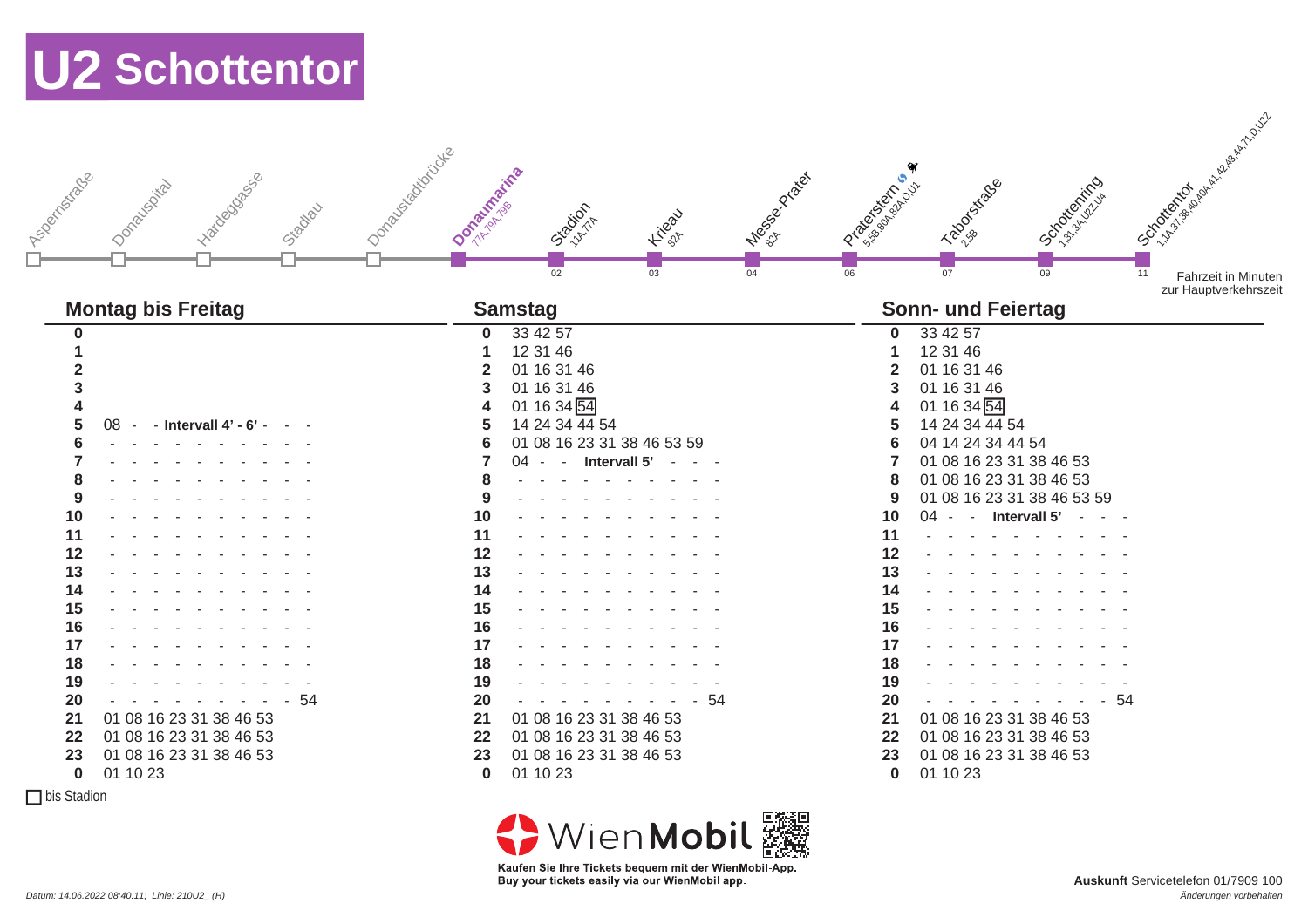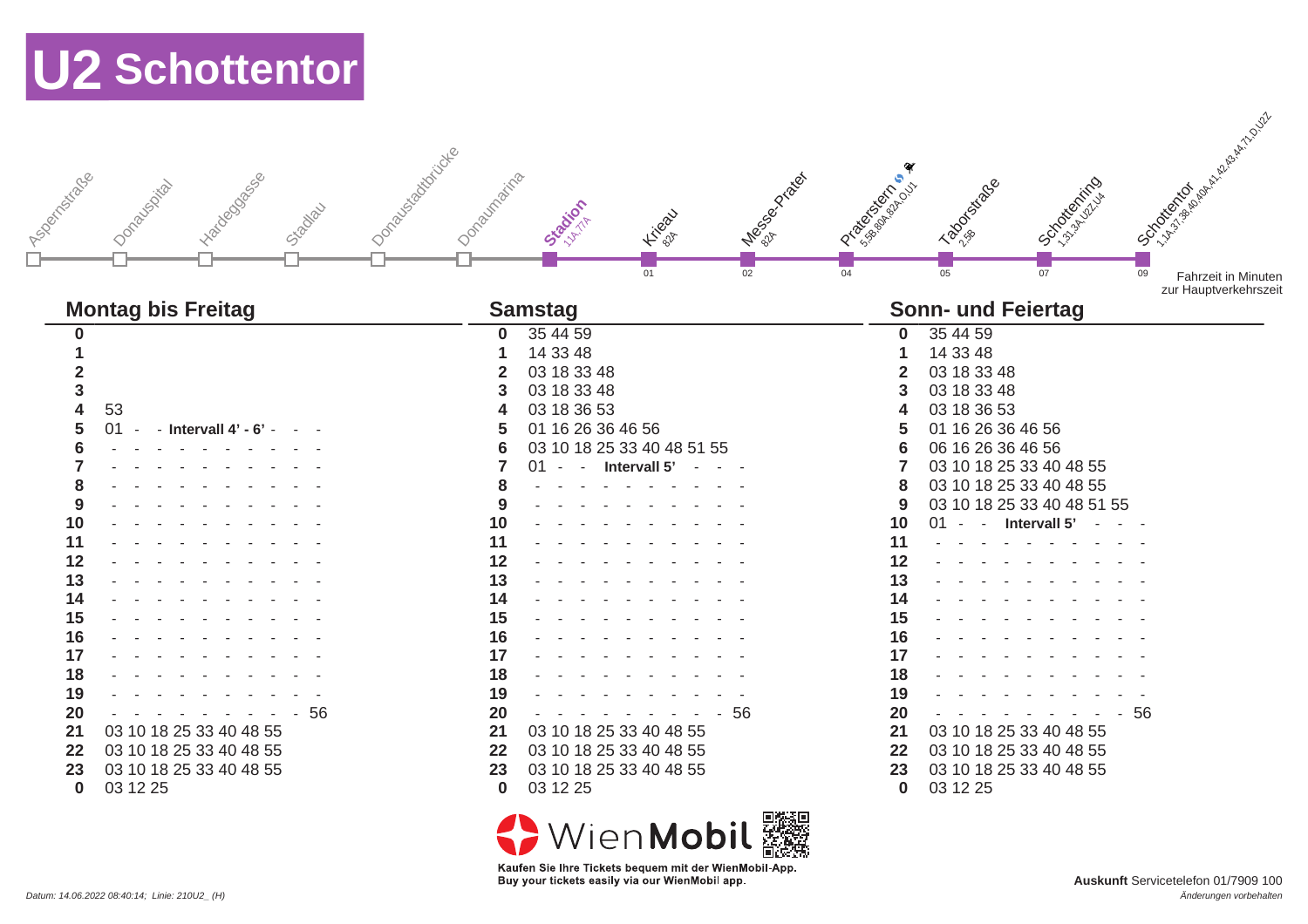| I voormaliste de<br>Hadegoosesee<br>Donabuschia<br>Szadlau                                                                                                                                                                                                                                                                                                                                           | I Oprazisátorijate<br>I de dos conceitos<br>Donauthaina<br>Stacion<br><b>Higan</b><br>01                                                                                                                                                                                                                                                                                                                                                                     | <b>OCTOON</b> BOOM ASSESSED ASSESSED.<br>I PARTICULAR OF THE OWNER<br>I Propositive River<br>JOONDAN SURVEYOR<br>03<br>04<br>06<br>08<br>Fahrzeit in Minuten<br>zur Hauptverkehrszeit                                                                                                                                                                                                                                                                                         |
|------------------------------------------------------------------------------------------------------------------------------------------------------------------------------------------------------------------------------------------------------------------------------------------------------------------------------------------------------------------------------------------------------|--------------------------------------------------------------------------------------------------------------------------------------------------------------------------------------------------------------------------------------------------------------------------------------------------------------------------------------------------------------------------------------------------------------------------------------------------------------|-------------------------------------------------------------------------------------------------------------------------------------------------------------------------------------------------------------------------------------------------------------------------------------------------------------------------------------------------------------------------------------------------------------------------------------------------------------------------------|
| <b>Montag bis Freitag</b>                                                                                                                                                                                                                                                                                                                                                                            | <b>Samstag</b>                                                                                                                                                                                                                                                                                                                                                                                                                                               | <b>Sonn- und Feiertag</b>                                                                                                                                                                                                                                                                                                                                                                                                                                                     |
| $\boldsymbol{0}$<br>1<br>$\overline{\mathbf{2}}$<br>$\overline{\mathbf{3}}$<br>$\overline{\mathbf{4}}$<br>54<br>5<br>02<br>- Intervall $4'$ - $6'$<br>$6\phantom{1}6$<br>$\overline{7}$<br>8<br>9<br>10<br>11<br>12<br>13<br>14<br>15<br>16<br>17<br>18<br>19<br>57<br>20<br>04 11 19 26 34 41 49 56<br>21<br>22<br>04 11 19 26 34 41 49 56<br>04 11 19 26 34 41 49 56<br>23<br>$\bf{0}$<br>04 13 26 | 36 45<br>$\bf{0}$<br>00 15 34 49<br>1<br>04 19 34 49<br>$\overline{2}$<br>04 19 34 49<br>3<br>04 19 37 54<br>4<br>02 17 27 37 47 57<br>5<br>04 11 19 26 34 41 49 52 56<br>6<br>$\overline{7}$<br>$02 -$<br>Intervall 5'<br>$\sim$<br>8<br>9<br>10<br>11<br>12<br>13<br>14<br>15<br>16<br>17<br>18<br>19<br>20<br>-57<br>21<br>04 11 19 26 34 41 49 56<br>22<br>04 11 19 26 34 41 49 56<br>04 11 19 26 34 41 49 56<br>23<br>$\bf{0}$<br>04 13 26<br>WienMobil | 36 45<br>$\mathbf 0$<br>00 15 34 49<br>04 19 34 49<br>2<br>04 19 34 49<br>04 19 37 54<br>02 17 27 37 47 57<br>07 17 27 37 47 57<br>6<br>04 11 19 26 34 41 49 56<br>7<br>04 11 19 26 34 41 49 56<br>8<br>04 11 19 26 34 41 49 52 56<br>9<br>10<br>02<br>Intervall 5'<br>$\sim$<br>11<br>12<br>13<br>14<br>15<br>16<br>17<br>18<br>19<br>20<br>$-57$<br>21<br>04 11 19 26 34 41 49 56<br>22<br>04 11 19 26 34 41 49 56<br>04 11 19 26 34 41 49 56<br>23<br>04 13 26<br>$\bf{0}$ |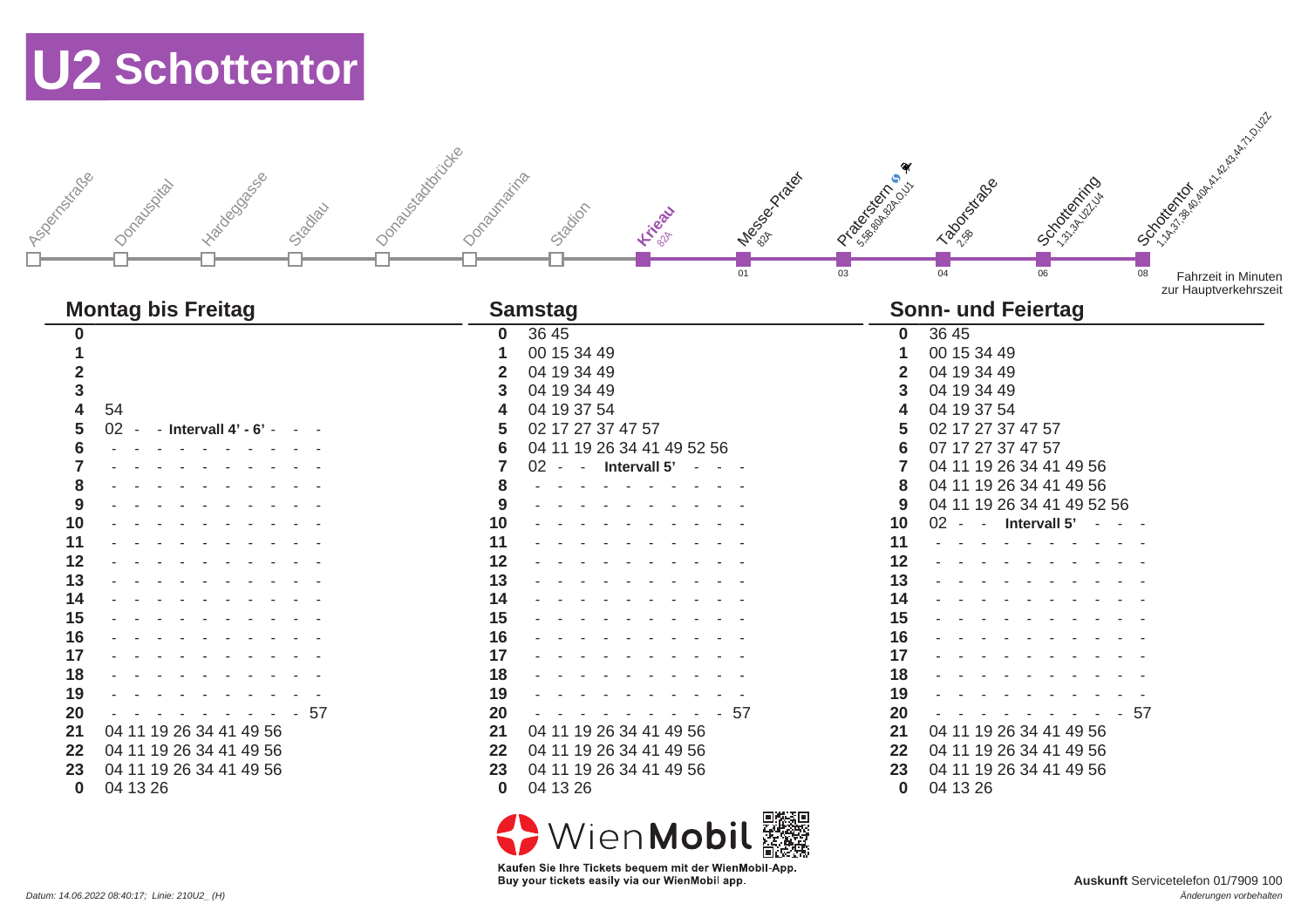| I voormatiges<br>Ivadosososos<br>Donauscita<br>Stadiau                                                                                                                                                                                                                                                                                                                                | I Opnazisationidre<br>I des concrétés<br>Donautraina<br>Stadion<br>Kiteau                                                                                                                                                                                                                                                                                                                                                                                 | OCTORIZING MAIL AND MAIL<br>I Propositions<br>JOOKINGTON<br>I Assembly of<br>02<br>03<br>05<br>07<br><b>Fahrzeit in Minuten</b>                                                                                                                                                                                                                                                                                                                                                                             |
|---------------------------------------------------------------------------------------------------------------------------------------------------------------------------------------------------------------------------------------------------------------------------------------------------------------------------------------------------------------------------------------|-----------------------------------------------------------------------------------------------------------------------------------------------------------------------------------------------------------------------------------------------------------------------------------------------------------------------------------------------------------------------------------------------------------------------------------------------------------|-------------------------------------------------------------------------------------------------------------------------------------------------------------------------------------------------------------------------------------------------------------------------------------------------------------------------------------------------------------------------------------------------------------------------------------------------------------------------------------------------------------|
| <b>Montag bis Freitag</b>                                                                                                                                                                                                                                                                                                                                                             | <b>Samstag</b>                                                                                                                                                                                                                                                                                                                                                                                                                                            | zur Hauptverkehrszeit<br><b>Sonn- und Feiertag</b>                                                                                                                                                                                                                                                                                                                                                                                                                                                          |
| $\boldsymbol{0}$<br>$\blacktriangleleft$<br>$\overline{2}$<br>3<br>$\overline{\mathbf{4}}$<br>56<br>5<br>$03 -$<br>- Intervall $4'$ - $6'$ -<br>6<br>$\overline{7}$<br>8<br>9<br>10<br>11<br>12<br>13<br>14<br>15<br>16<br>17<br>18<br>19<br>20<br>- 58<br>05 13 20 28 35 43 50 58<br>21<br>22<br>05 13 20 28 35 43 50 58<br>23<br>05 13 20 28 35 43 50 58<br>$\mathbf 0$<br>05 14 28 | 37 47<br>$\mathbf 0$<br>02 17 35 50<br>1<br>05 20 35 50<br>$\mathbf{2}$<br>05 20 35 50<br>3<br>05 20 38 56<br>4<br>5<br>03 18 28 38 48 58<br>05 13 20 28 35 43 50 54 58<br>6<br>$\overline{7}$<br>- Intervall 5' -<br>03 -<br>8<br>9<br>10<br>11<br>12<br>13<br>14<br>15<br>16<br>17<br>18<br>19<br>20<br>- 58<br>05 13 20 28 35 43 50 58<br>21<br>05 13 20 28 35 43 50 58<br>22<br>23<br>05 13 20 28 35 43 50 58<br>$\mathbf 0$<br>05 14 28<br>WienMobil | 3747<br>$\mathbf 0$<br>02 17 35 50<br>1<br>05 20 35 50<br>$\mathbf{2}$<br>05 20 35 50<br>3<br>05 20 38 56<br>03 18 28 38 48 58<br>08 18 28 38 48 58<br>6<br>05 13 20 28 35 43 50 58<br>7<br>05 13 20 28 35 43 50 58<br>8<br>05 13 20 28 35 43 50 54 58<br>9<br>10<br>03<br>Intervall 5'<br>$\sim$<br>$\sim$<br>11<br>12<br>13<br>14<br>15<br>16<br>17<br>18<br>19<br>20<br>$-58$<br>05 13 20 28 35 43 50 58<br>21<br>05 13 20 28 35 43 50 58<br>22<br>05 13 20 28 35 43 50 58<br>23<br>05 14 28<br>$\bf{0}$ |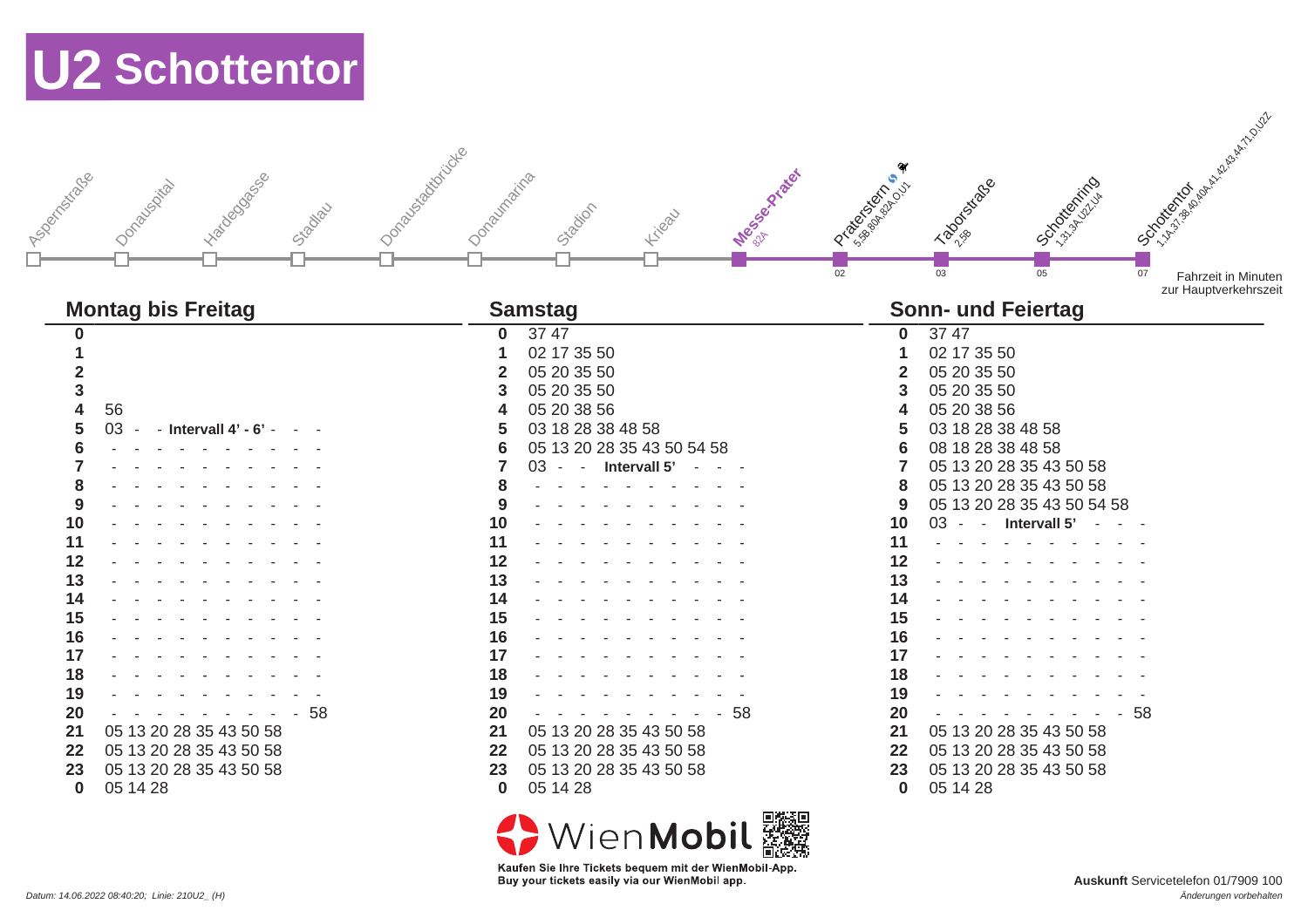| I Too enristidade | Hadegooseses<br>Donabuscita<br>Stadiau | I Oprazius sistemicidea<br>Donaumaina | Stadion                 | Kikea <sup>U</sup>            | 12/8/95/21/21/8/91 | <b>Protocologistation</b> | I Bookstage<br>01         | I OCTOBER 1979<br>03       | 05   | <b>OCTOGRAPHIC REPAIR AND COLLECTED</b><br><b>Fahrzeit in Minuten</b><br>zur Hauptverkehrszeit |
|-------------------|----------------------------------------|---------------------------------------|-------------------------|-------------------------------|--------------------|---------------------------|---------------------------|----------------------------|------|------------------------------------------------------------------------------------------------|
|                   | <b>Montag bis Freitag</b>              |                                       | <b>Samstag</b>          |                               |                    |                           | <b>Sonn- und Feiertag</b> |                            |      |                                                                                                |
| $\bf{0}$          |                                        | $\bf{0}$                              | 39 48                   |                               |                    | $\mathbf 0$               | 39 48                     |                            |      |                                                                                                |
|                   |                                        |                                       | 03 18 37 52             |                               |                    |                           | 03 18 37 52               |                            |      |                                                                                                |
| $\overline{2}$    |                                        | 2                                     | 07 22 37 52             |                               |                    |                           | 07 22 37 52               |                            |      |                                                                                                |
| 3                 |                                        |                                       | 07 22 37 52             |                               |                    |                           | 07 22 37 52               |                            |      |                                                                                                |
| 4                 | 57                                     |                                       | 07 22 40 57             |                               |                    |                           | 07 22 40 57               |                            |      |                                                                                                |
| 5                 | 05<br>- Intervall $4'$ - $6'$ -        |                                       | 05 20 30 40 50          |                               |                    | h                         | 05 20 30 40 50            |                            |      |                                                                                                |
| 6                 |                                        | 6                                     |                         | 00 07 14 22 29 37 44 52 55 59 |                    | 6                         | 00 10 20 30 40 50         |                            |      |                                                                                                |
|                   |                                        |                                       | 05<br>$\sim$            | Intervall 5'                  |                    |                           |                           | 00 07 14 22 29 37 44 52 59 |      |                                                                                                |
| 8                 |                                        |                                       |                         |                               |                    | 8                         | 07 14 22 29 37 44 52 59   |                            |      |                                                                                                |
| 9                 |                                        | 9                                     |                         |                               |                    | 9                         |                           | 07 14 22 29 37 44 52 55 59 |      |                                                                                                |
| 10                |                                        | 10                                    |                         |                               |                    | 10                        | 05<br>$\sim$ $-$          | Intervall 5'               |      |                                                                                                |
| 11                |                                        | 11                                    |                         |                               |                    | 11                        |                           |                            |      |                                                                                                |
| 12                |                                        | 12                                    |                         |                               |                    | 12                        |                           |                            |      |                                                                                                |
| 13                |                                        | 13                                    |                         |                               |                    | 13                        |                           |                            |      |                                                                                                |
| 14                |                                        | 14                                    |                         |                               |                    | 14                        |                           |                            |      |                                                                                                |
| 15                |                                        | 15                                    |                         |                               |                    | 15                        |                           |                            |      |                                                                                                |
| 16                |                                        | 16                                    |                         |                               |                    | 16                        |                           |                            |      |                                                                                                |
| 17                |                                        | 17                                    |                         |                               |                    | 17                        |                           |                            |      |                                                                                                |
| 18                |                                        | 18                                    |                         |                               |                    | 18                        |                           |                            |      |                                                                                                |
| 19                |                                        | 19                                    |                         |                               |                    | 19                        |                           |                            |      |                                                                                                |
| 20                | $-55$                                  | 20                                    |                         | - 55                          |                    | 20                        |                           |                            | - 55 |                                                                                                |
| 21                | 00 07 14 22 29 37 44 52 59             | 21                                    |                         | 00 07 14 22 29 37 44 52 59    |                    | 21                        |                           | 00 07 14 22 29 37 44 52 59 |      |                                                                                                |
| 22                | 07 14 22 29 37 44 52 59                | 22                                    | 07 14 22 29 37 44 52 59 |                               |                    | 22                        | 07 14 22 29 37 44 52 59   |                            |      |                                                                                                |
| 23                | 07 14 22 29 37 44 52 59                | 23                                    | 07 14 22 29 37 44 52 59 |                               |                    | 23                        | 07 14 22 29 37 44 52 59   |                            |      |                                                                                                |
| $\bf{0}$          | 07 16 29                               | $\bf{0}$                              | 07 16 29                |                               |                    | 0                         | 07 16 29                  |                            |      |                                                                                                |
|                   |                                        |                                       | $\blacksquare$          |                               | 同概要回               |                           |                           |                            |      |                                                                                                |

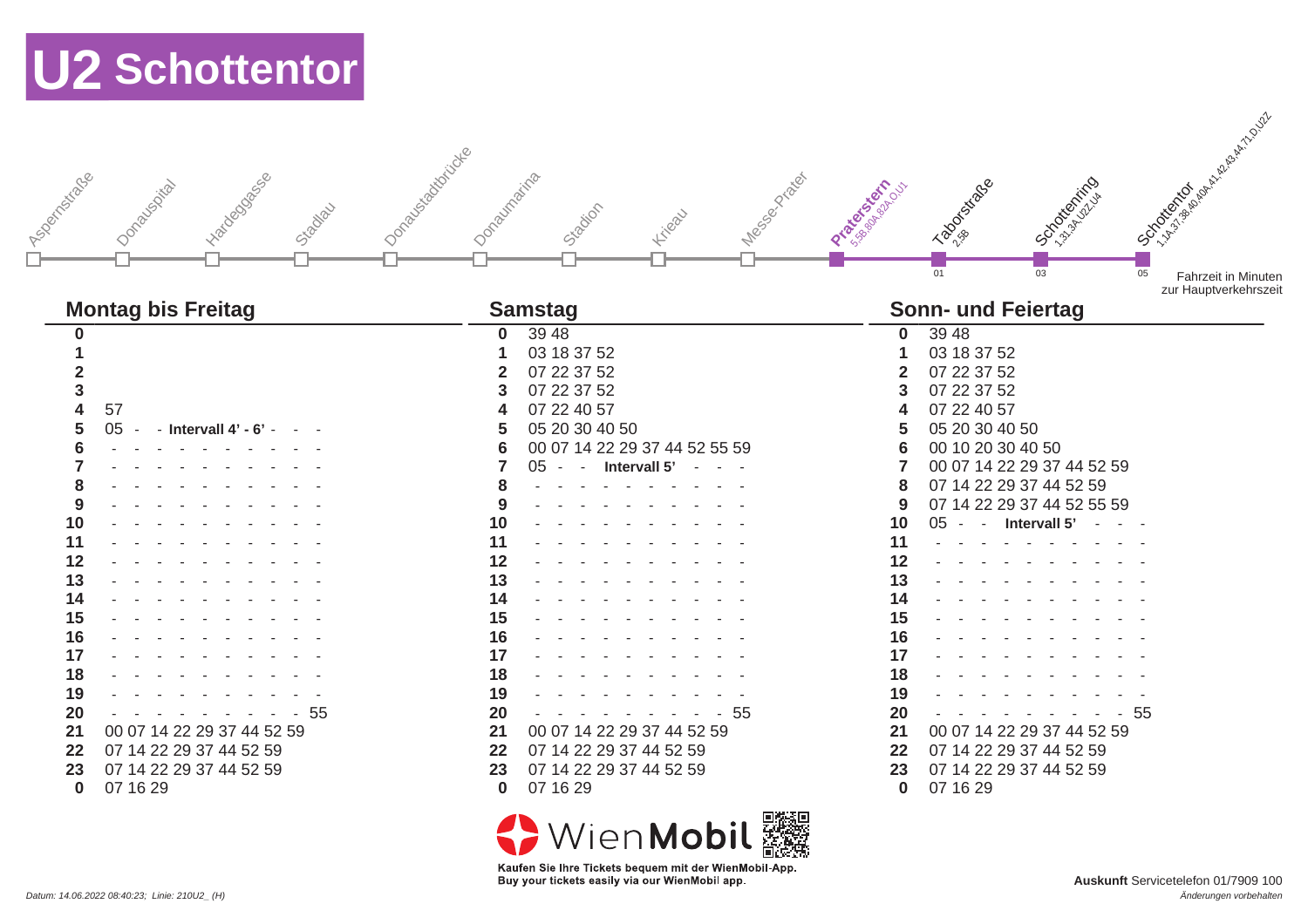| J 1/00 cm cxtrace | -ivadosososias<br>Donabuscita<br>Stadiau | I Oprazisánciótés<br>Megson River<br>Donautraina<br>Stacion<br>Kikea <sup>2</sup> | <b>SORRANGE AND REPAIR AND CLUB</b><br><b>Labourstage</b><br>I OC OCKIDSING<br>Prizetsich<br>02<br>04<br><b>Fahrzeit in Minuten</b><br>zur Hauptverkehrszeit |
|-------------------|------------------------------------------|-----------------------------------------------------------------------------------|--------------------------------------------------------------------------------------------------------------------------------------------------------------|
|                   | <b>Montag bis Freitag</b>                | <b>Samstag</b>                                                                    | <b>Sonn- und Feiertag</b>                                                                                                                                    |
| 0                 |                                          | 40 50<br>$\bf{0}$                                                                 | 40 50<br>$\mathbf{0}$                                                                                                                                        |
|                   |                                          | 05 20 38 53                                                                       | 05 20 38 53                                                                                                                                                  |
| $\overline{2}$    |                                          | 08 23 38 53                                                                       | 08 23 38 53                                                                                                                                                  |
| 3                 |                                          | 08 23 38 53<br>3                                                                  | 08 23 38 53<br>3                                                                                                                                             |
| 4                 | 59                                       | 08 23 41 59<br>Δ                                                                  | 08 23 41 59<br>4                                                                                                                                             |
| 5                 | 06<br>- $-$ Intervall 4' - 6' -          | 06 21 31 41 51<br>5                                                               | 06 21 31 41 51<br>5                                                                                                                                          |
| 6                 |                                          | 01 08 16 23 31 38 46 53 57<br>6                                                   | 01 11 21 31 41 51<br>6                                                                                                                                       |
|                   |                                          | Intervall 5'<br>01<br>$\sim$ $-$<br>and the state of the                          | 01 08 16 23 31 38 46 53                                                                                                                                      |
| 8                 |                                          |                                                                                   | 01 08 16 23 31 38 46 53<br>8                                                                                                                                 |
| 9                 |                                          |                                                                                   | 01 08 16 23 31 38 46 53 57<br>9                                                                                                                              |
| 10                |                                          | 10                                                                                | 10<br>Intervall 5'                                                                                                                                           |
| 11                |                                          | 11                                                                                | 11                                                                                                                                                           |
| 12                |                                          | 12                                                                                | 12                                                                                                                                                           |
| 13                |                                          | 13                                                                                | 13                                                                                                                                                           |
| 14                |                                          | 14                                                                                | 14                                                                                                                                                           |
| 15                |                                          | 15                                                                                | 15                                                                                                                                                           |
| 16                |                                          | 16                                                                                | 16                                                                                                                                                           |
| 17                |                                          | 17                                                                                | 17                                                                                                                                                           |
| 18                |                                          | 18                                                                                | 18                                                                                                                                                           |
| 19                |                                          | 19                                                                                | 19                                                                                                                                                           |
| 20                | $-56$                                    | 20<br>$-56$                                                                       | 20<br>$-56$                                                                                                                                                  |
| 21                | 01 08 16 23 31 38 46 53                  | 01 08 16 23 31 38 46 53<br>21                                                     | 01 08 16 23 31 38 46 53<br>21                                                                                                                                |
| 22                | 01 08 16 23 31 38 46 53                  | 01 08 16 23 31 38 46 53<br>22                                                     | 01 08 16 23 31 38 46 53<br>22                                                                                                                                |
| 23                | 01 08 16 23 31 38 46 53                  | 01 08 16 23 31 38 46 53<br>23                                                     | 01 08 16 23 31 38 46 53<br>23                                                                                                                                |
| 0                 | 01 08 17 31                              | 01 08 17 31<br>0                                                                  | 01 08 17 31<br>0                                                                                                                                             |

01 08 17 31

<>
WienMobil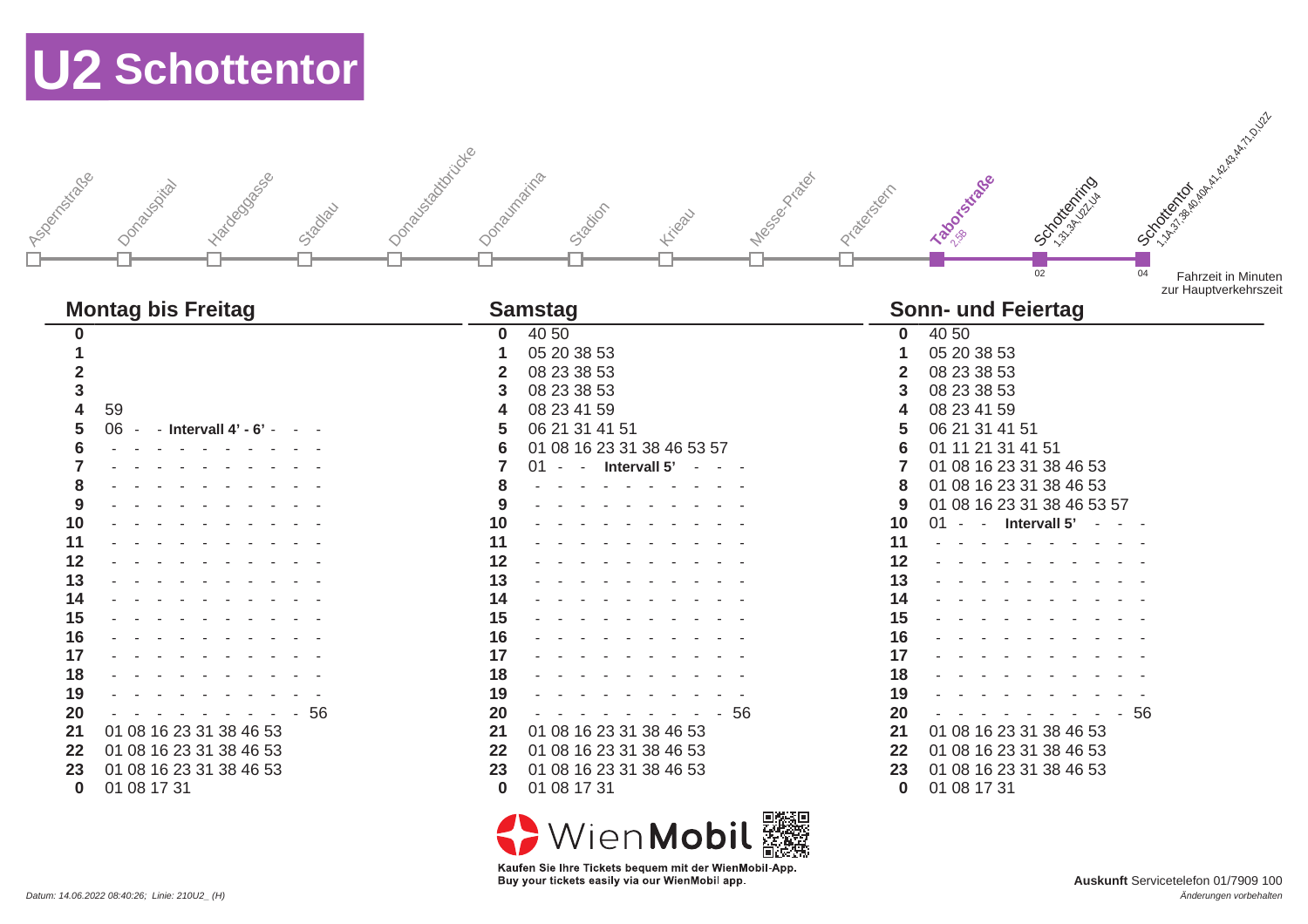| I Too contractions<br>Hadegoosesee<br>Donauspicka<br>Stadiau | I Oprazisátorijate<br>I des contractor<br>Donautraina<br>Stadion<br>Kikeat | OCTOBILITY OF BOOM ASSESSMENT AND ACTOR<br><b>SC-Octobritists</b><br>Taboostitace<br>Prize state<br>02<br><b>Fahrzeit in Minuten</b><br>zur Hauptverkehrszeit |
|--------------------------------------------------------------|----------------------------------------------------------------------------|---------------------------------------------------------------------------------------------------------------------------------------------------------------|
| <b>Montag bis Freitag</b>                                    | <b>Samstag</b>                                                             | <b>Sonn- und Feiertag</b>                                                                                                                                     |
| 0                                                            | 42 51<br>$\mathbf 0$                                                       | 42 51<br>$\mathbf 0$                                                                                                                                          |
| 1                                                            | 06 21 40 55<br>1                                                           | 06 21 40 55<br>1                                                                                                                                              |
| $\overline{\mathbf{2}}$                                      | 10 25 40 55<br>$\mathbf{2}$                                                | 10 25 40 55<br>$\mathbf{2}$                                                                                                                                   |
| 3                                                            | 10 25 40 55<br>3                                                           | 10 25 40 55<br>3                                                                                                                                              |
| 4                                                            | 10 25 43                                                                   | 10 25 43<br>4                                                                                                                                                 |
| 5<br>00 08 12 17 23 -                                        | 00 08 23 33 43 53<br>5                                                     | 00 08 23 33 43 53<br>5                                                                                                                                        |
| 6<br>- Intervall 4' - 5'                                     | 03 10 17 25 32 40 47 55 58<br>6                                            | 03 13 23 33 43 53<br>$6\phantom{1}6$                                                                                                                          |
| 7                                                            | $\overline{7}$<br>- Intervall $5'$ - $6'$ -<br>$02 -$                      | $\overline{7}$<br>03 10 17 25 32 40 47 55                                                                                                                     |
| 8                                                            | 8                                                                          | 02 10 17 25 32 40 47 55<br>8                                                                                                                                  |
| 9                                                            | 9                                                                          | 02 10 17 25 32 40 47 55 58<br>9                                                                                                                               |
| 10                                                           | 10                                                                         | 10<br>02 - - Intervall 5' - 6'                                                                                                                                |
| 11                                                           | 11                                                                         | 11                                                                                                                                                            |
| 12                                                           | 12                                                                         | 12                                                                                                                                                            |
| 13                                                           | 13                                                                         | 13                                                                                                                                                            |
| 14                                                           | 14                                                                         | 14                                                                                                                                                            |
| 15                                                           | 15                                                                         | 15                                                                                                                                                            |
| 16                                                           | 16                                                                         | 16                                                                                                                                                            |
| 17                                                           | 17                                                                         | 17                                                                                                                                                            |
| 18                                                           | 18                                                                         | 18                                                                                                                                                            |
| 19                                                           | 19                                                                         | 19                                                                                                                                                            |
| 20<br>-58                                                    | $-58$<br>20                                                                | 20<br>$-58$                                                                                                                                                   |
| 03 10 17 25 32 40 47 55<br>21                                | 21<br>03 10 17 25 32 40 47 55                                              | 03 10 17 25 32 40 47 55<br>21                                                                                                                                 |
| 02 10 17 25 32 40 47 55<br>22                                | 02 10 17 25 32 40 47 55<br>22                                              | 02 10 17 25 32 40 47 55<br>22                                                                                                                                 |
| 02 10 17 25 32 40 47 55<br>23                                | 02 10 17 25 32 40 47 55<br>23                                              | 02 10 17 25 32 40 47 55<br>23                                                                                                                                 |
| 02 10 19 32<br>$\bf{0}$                                      | 02 10 19 32<br>$\bf{0}$                                                    | 02 10 19 32<br>$\bf{0}$                                                                                                                                       |
|                                                              | 同族法国<br>$\sqrt{2}$                                                         |                                                                                                                                                               |

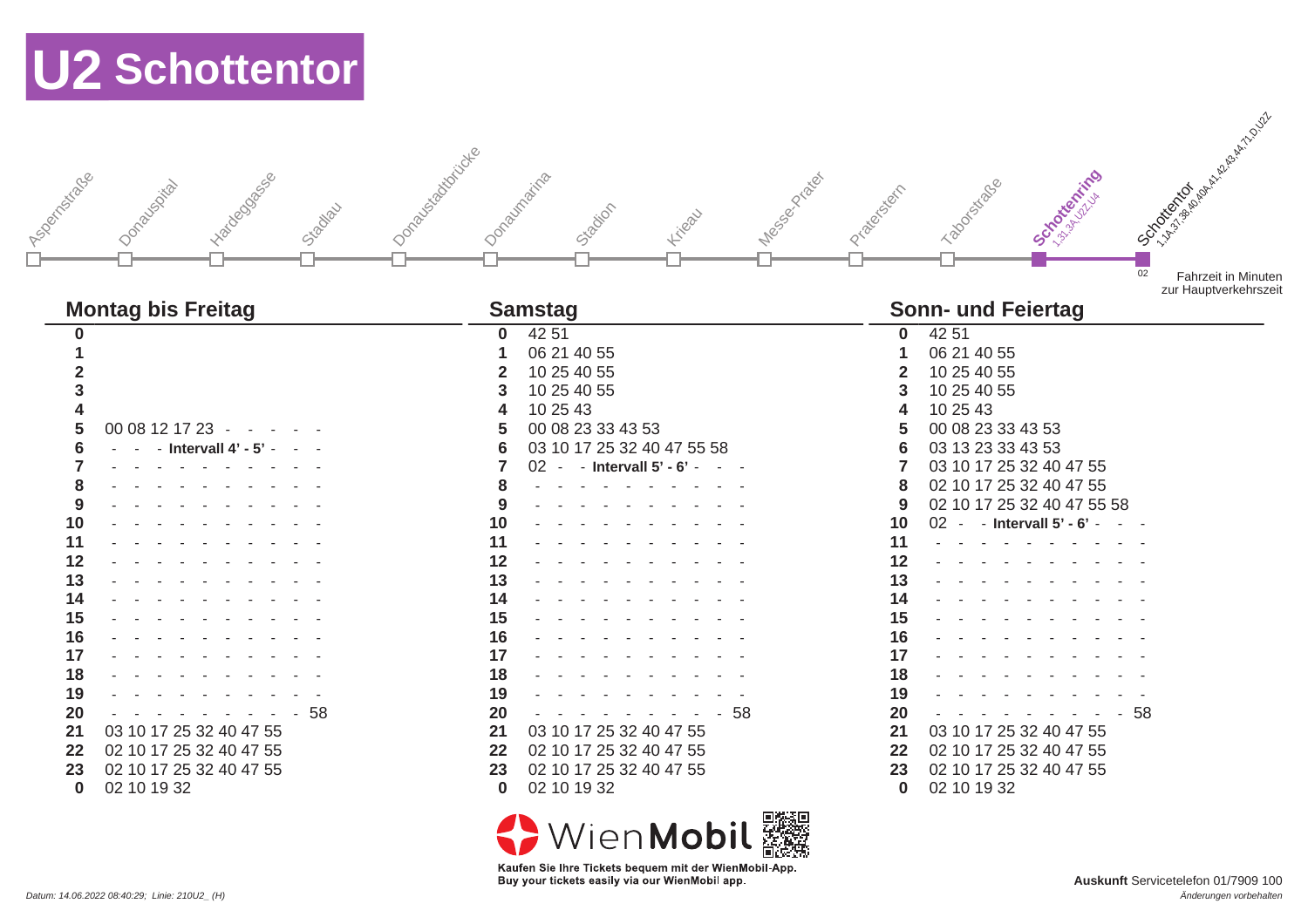|               |                            | I Participal River | I de Boombon |                                                    |                      | I Deposite Resident | ❤<br>$\bullet$    |                            |                 | Anderson River River                                      |
|---------------|----------------------------|--------------------|--------------|----------------------------------------------------|----------------------|---------------------|-------------------|----------------------------|-----------------|-----------------------------------------------------------|
| J Schotterton | OCATORIZATIO<br>Tabletiage |                    |              | Station-<br>Kilean                                 | <b>I Only Marine</b> |                     | <b>CIRCOLADOR</b> | I Books                    | I Oondarison    |                                                           |
|               | 03<br>02                   | 05                 | 06<br>08     | 09                                                 | 11                   | 12                  | 14                | 15                         | 16              | 18<br><b>Fahrzeit in Minuten</b><br>zur Hauptverkehrszeit |
|               | <b>Montag bis Freitag</b>  |                    |              | <b>Samstag</b>                                     |                      |                     |                   | <b>Sonn- und Feiertag</b>  |                 |                                                           |
| O             |                            |                    | $\bf{0}$     | 47                                                 |                      |                     | $\Omega$          | 47                         |                 |                                                           |
|               |                            |                    |              | 00 15 30 45                                        |                      |                     |                   | 00 15 30 45                |                 |                                                           |
|               |                            |                    | 2            | 00 15 30 45                                        |                      |                     |                   | 00 15 30 45                |                 |                                                           |
| 3             |                            |                    | 3            | 00 15 30 45                                        |                      |                     |                   | 00 15 30 45                |                 |                                                           |
|               |                            |                    |              | 00 15 30 50                                        |                      |                     |                   | 00 15 30 50                |                 |                                                           |
| 5             | 05 16                      |                    | 5            | 05 21 31 41 51                                     |                      |                     |                   | 05 21 31 41 51             |                 |                                                           |
| 6             | - Intervall $4'$ - $6'$    |                    | 6            | 00 08 15 23 30 38 45 53                            |                      |                     |                   | 01 11 21 31 41 51          |                 |                                                           |
|               |                            |                    |              | 00 - - Intervall 4' - 6' -                         |                      |                     |                   | 00 08 15 23 30 38 45 53    |                 |                                                           |
| 8             |                            |                    | 8            |                                                    |                      |                     |                   | 00 08 15 23 30 38 45 53    |                 |                                                           |
| 9             |                            |                    | 9            | $\mathbf{r}$ , and $\mathbf{r}$ , and $\mathbf{r}$ |                      |                     | 9                 | 00 08 15 23 30 38 45 53    |                 |                                                           |
| 10            |                            |                    | 10           |                                                    |                      |                     | 10                | 00 - - Intervall 4' - 6' - |                 |                                                           |
| 11            |                            |                    | 11           |                                                    |                      |                     | 11                |                            |                 |                                                           |
| 12            |                            |                    | 12           |                                                    |                      |                     | 12                |                            |                 |                                                           |
| 13            |                            |                    | 13           |                                                    |                      |                     | 13                |                            |                 |                                                           |
| 14            |                            |                    | 14           |                                                    |                      |                     | 14                |                            |                 |                                                           |
| 15            |                            |                    | 15           |                                                    |                      |                     | 15                |                            |                 |                                                           |
| 16            |                            |                    | 16           |                                                    |                      |                     | 16                |                            |                 |                                                           |
| 17            |                            |                    | 17           |                                                    |                      |                     | 17                |                            |                 |                                                           |
| 18            |                            |                    | 18           |                                                    |                      |                     | 18                |                            |                 |                                                           |
| 19            |                            |                    | 19           |                                                    |                      |                     | 19                |                            |                 |                                                           |
| 20            |                            |                    | 20           |                                                    |                      |                     | 20                |                            |                 |                                                           |
| 21            | $-162330384553$            |                    | 21           |                                                    | $-152330384553$      |                     | 21                |                            | $-152330384553$ |                                                           |
| 22            | 00 08 15 23 30 38 45 53    |                    | 22           | 00 08 15 23 30 38 45 53                            |                      |                     | 22                | 00 08 15 23 30 38 45 53    |                 |                                                           |
| 23            | 00 08 15 23 30 38 45 53    |                    | 23           | 00 08 15 23 30 38 45 53                            |                      |                     | 23                | 00 08 15 23 30 38 45 53    |                 |                                                           |
| $\bf{0}$      | 00 08 17 27 37             |                    | $\bf{0}$     | 00 08 17 27 37                                     |                      |                     | $\bf{0}$          | 00 08 17 27 37             |                 |                                                           |
|               |                            |                    |              |                                                    |                      | 情報文庫                |                   |                            |                 |                                                           |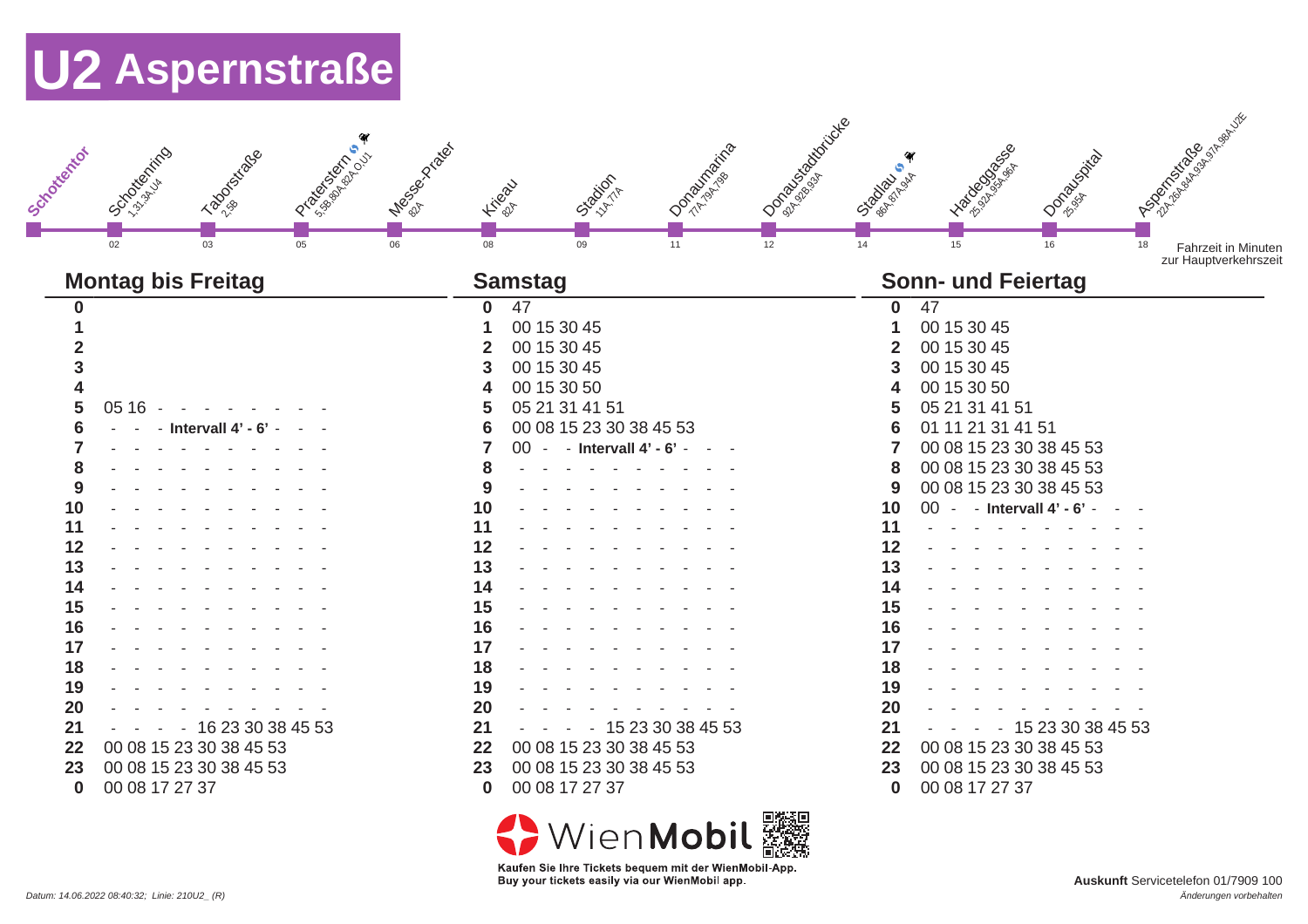| Scrookenting<br>I Participal River<br>I Magnolia Rica<br><b>Labourstage</b><br>Schooledron<br>$\overline{03}$<br>$\overline{04}$<br>01                                                                                                                                       | I Daniel Backmann<br><b>IOONDERWARE</b><br>Station-<br><b>Higax</b><br>06<br>07<br>09<br>$\overline{10}$                                                                                                                                                                                                                                                                                       | Association of the River<br>I Racional River<br>I Ondorantico<br>$\bullet$<br><b>CITODAPIA</b><br>$\overline{12}$<br>13<br>14<br>16<br><b>Fahrzeit in Minuten</b><br>zur Hauptverkehrszeit                                                                                                                                                                                                                                      |
|------------------------------------------------------------------------------------------------------------------------------------------------------------------------------------------------------------------------------------------------------------------------------|------------------------------------------------------------------------------------------------------------------------------------------------------------------------------------------------------------------------------------------------------------------------------------------------------------------------------------------------------------------------------------------------|---------------------------------------------------------------------------------------------------------------------------------------------------------------------------------------------------------------------------------------------------------------------------------------------------------------------------------------------------------------------------------------------------------------------------------|
| <b>Montag bis Freitag</b>                                                                                                                                                                                                                                                    | <b>Samstag</b>                                                                                                                                                                                                                                                                                                                                                                                 | <b>Sonn- und Feiertag</b>                                                                                                                                                                                                                                                                                                                                                                                                       |
| 0<br>2<br>3<br>4<br>5<br>$0717 -$<br>6<br>- Intervall $4'$ - $5'$ -<br>8<br>9<br>10<br>11<br>12<br>13<br>14<br>15<br>16<br>17<br>18<br>19<br>20<br>21<br>- 17 24 32 39 47 54<br>02 09 17 24 32 39 47 54<br>22<br>02 09 17 24 32 39 47 54<br>23<br>02 09 19 29 39<br>$\bf{0}$ | 49<br>$\mathbf{0}$<br>02 17 32 47<br>02 17 32 47<br>2<br>02 17 32 47<br>3<br>02 17 32 52<br>4<br>07 23 33 43 53<br>5<br>02 09 17 24 32 39 47 54<br>6<br>7<br>- Intervall 5'<br>$02 -$<br>8<br>9<br>10<br>11<br>12<br>13<br>14<br>15<br>16<br>17<br>18<br>19<br>20<br>21<br>- 17 24 32 39 47 54<br>22<br>02 09 17 24 32 39 47 54<br>02 09 17 24 32 39 47 54<br>23<br>02 09 19 29 39<br>$\bf{0}$ | 49<br>$\mathbf{0}$<br>02 17 32 47<br>02 17 32 47<br>02 17 32 47<br>02 17 32 52<br>07 23 33 43 53<br>03 13 23 33 43 53<br>02 09 17 24 32 39 47 54<br>02 09 17 24 32 39 47 54<br>8<br>02 09 17 24 32 39 47 54<br>9<br>$02 -$<br>- Intervall 5'<br>10<br>11<br>12<br>13<br>14<br>15<br>16<br>17<br>18<br>19<br>20<br>21<br>- 17 24 32 39 47 54<br>02 09 17 24 32 39 47 54<br>22<br>02 09 17 24 32 39 47 54<br>23<br>02 09 19 29 39 |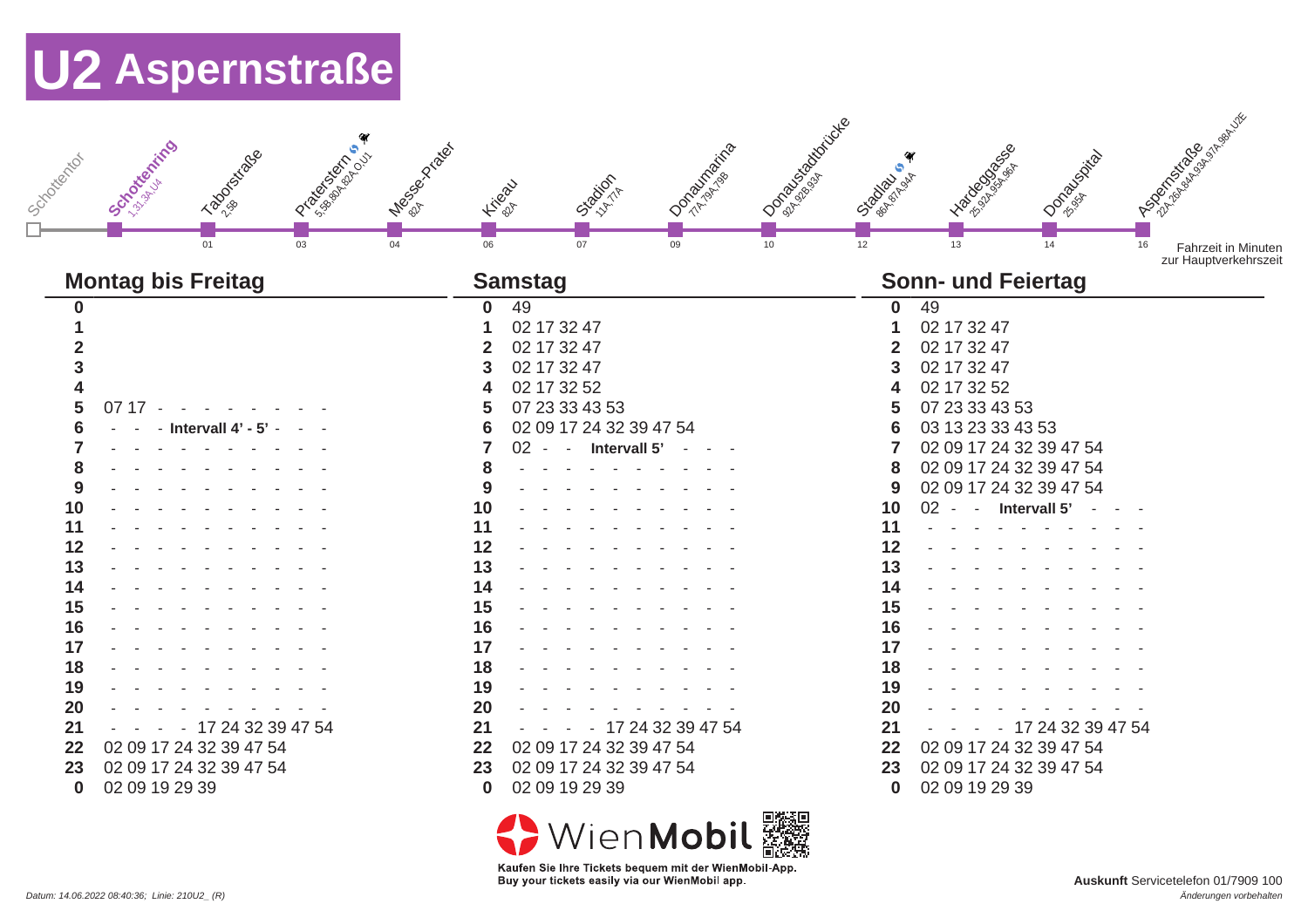| I PO GRAND SO DISPOSITION REPORT<br>I de dos criosos<br><b>Laborative</b><br>Schotterting<br>J Schooledrackor<br>03<br>02                                                                                                   | I Department of British<br><b>Dominication</b><br>Station 11A<br><b>Higax</b><br>05<br>08<br>$\overline{09}$<br>06                                                                                                                                                                                                                                                                                                                                                                                 | A Book of Bridge River<br>I Bacocos<br>I Open Visual<br><b>Scotland Branch</b><br>$\overline{11}$<br>12<br>13<br>15<br><b>Fahrzeit in Minuten</b><br>zur Hauptverkehrszeit                                                                                                                                                                                                                                                       |
|-----------------------------------------------------------------------------------------------------------------------------------------------------------------------------------------------------------------------------|----------------------------------------------------------------------------------------------------------------------------------------------------------------------------------------------------------------------------------------------------------------------------------------------------------------------------------------------------------------------------------------------------------------------------------------------------------------------------------------------------|----------------------------------------------------------------------------------------------------------------------------------------------------------------------------------------------------------------------------------------------------------------------------------------------------------------------------------------------------------------------------------------------------------------------------------|
| <b>Montag bis Freitag</b>                                                                                                                                                                                                   | <b>Samstag</b>                                                                                                                                                                                                                                                                                                                                                                                                                                                                                     | <b>Sonn- und Feiertag</b>                                                                                                                                                                                                                                                                                                                                                                                                        |
| $\mathbf{0}$<br>3<br>5<br>08 19<br>6<br>Intervall 4' - 5'<br>9<br>10<br>11<br>12<br>13<br>14<br>15<br>16<br>17<br>18<br>19<br>20<br>21<br>$-192633414856$<br>03 11 18 26 33 41 48 56<br>22<br>03 11 18 26 33 41 48 56<br>23 | 50<br>$\bf{0}$<br>03 18 33 48<br>03 18 33 48<br>$\mathbf 2$<br>03 18 33 48<br>3<br>03 18 33 53<br>4<br>08 24 34 44 54<br>5<br>03 11 18 26 33 41 48 56<br>6<br>03 - - Intervall 5' - 6' -<br>7<br>8<br>and a state of the state of the state<br>9<br>$\mathbf{r}$ , and $\mathbf{r}$ , and $\mathbf{r}$ , and $\mathbf{r}$<br>10<br>11<br>12<br>13<br>14<br>15<br>16<br>17<br>18<br>19<br>20<br>19 26 33 41 48 56<br>21<br>$\sim$<br>03 11 18 26 33 41 48 56<br>22<br>03 11 18 26 33 41 48 56<br>23 | 50<br>$\mathbf 0$<br>03 18 33 48<br>03 18 33 48<br>03 18 33 48<br>03 18 33 53<br>08 24 34 44 54<br>04 14 24 34 44 54<br>03 11 18 26 33 41 48 56<br>03 11 18 26 33 41 48 56<br>8<br>03 11 18 26 33 41 48 56<br>9<br>03 - - Intervall 5' - 6' -<br>10<br>$\sim$ $ \sim$ $-$<br>11<br>12<br>13<br>14<br>15<br>16<br>17<br>18<br>19<br>20<br>$-192633414856$<br>21<br>03 11 18 26 33 41 48 56<br>22<br>03 11 18 26 33 41 48 56<br>23 |
| 03 11 20 30 40<br>$\bf{0}$                                                                                                                                                                                                  | 03 11 20 30 40<br>$\bf{0}$                                                                                                                                                                                                                                                                                                                                                                                                                                                                         | 03 11 20 30 40<br>$\bf{0}$                                                                                                                                                                                                                                                                                                                                                                                                       |
|                                                                                                                                                                                                                             | render to rend                                                                                                                                                                                                                                                                                                                                                                                                                                                                                     |                                                                                                                                                                                                                                                                                                                                                                                                                                  |

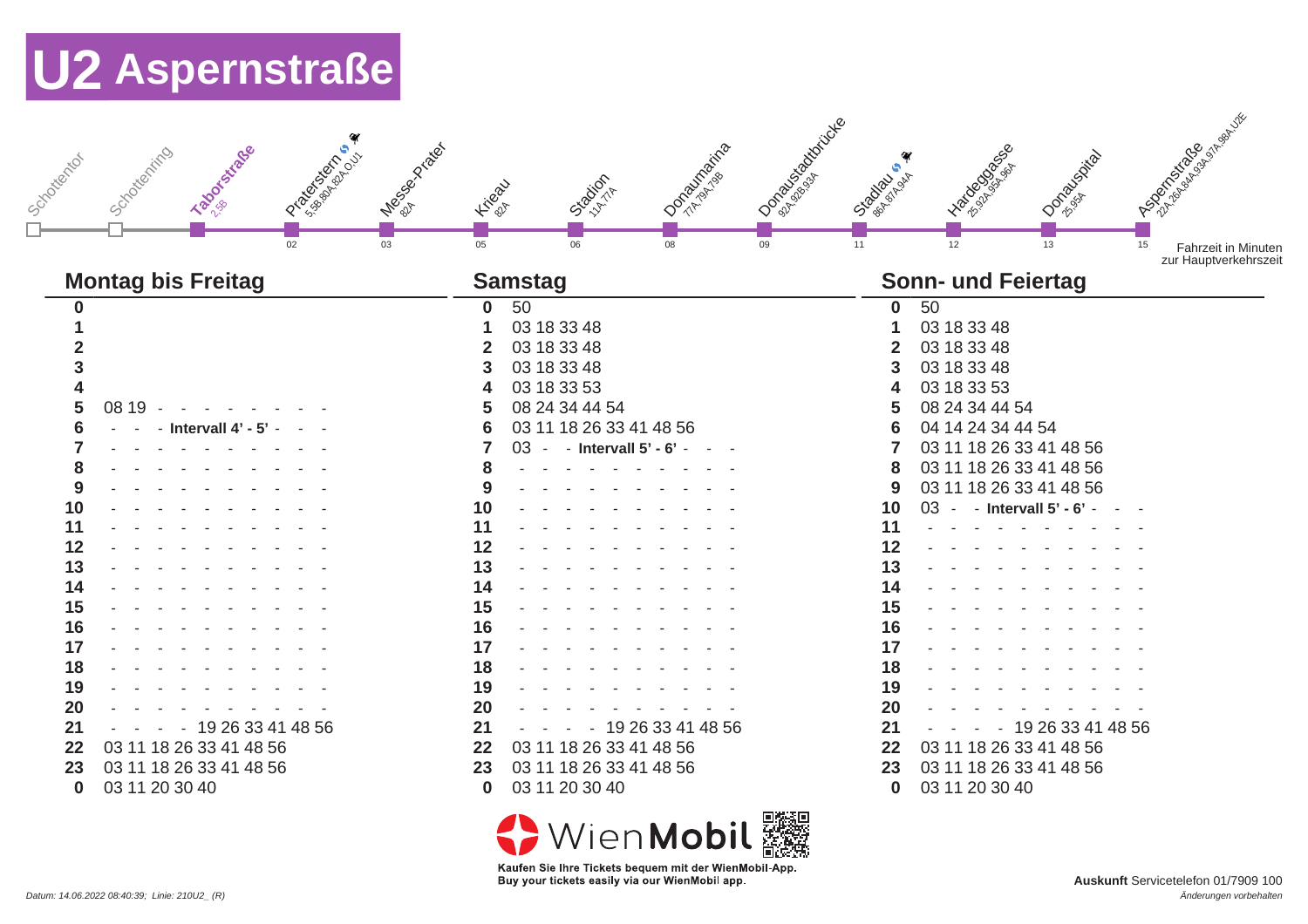| I despois des libérales<br>Schotterting<br>Taboostiche<br>Programsing<br>J Scyclotterton<br>01                                                                                         | I O Book of Box Correction<br><b>I Ondergraphs</b><br>Station-<br>Hirept<br>03<br>04<br>06<br>07                                                                                                                                                                                                                                 | I Background B<br>I Ondorantida<br>٠<br>Stage sites<br>09<br>10<br>11<br>13                                                                                                                                                                                                                                                                                                                                        | A Book of Bridge River<br><b>Fahrzeit in Minuten</b><br>zur Hauptverkehrszeit |
|----------------------------------------------------------------------------------------------------------------------------------------------------------------------------------------|----------------------------------------------------------------------------------------------------------------------------------------------------------------------------------------------------------------------------------------------------------------------------------------------------------------------------------|--------------------------------------------------------------------------------------------------------------------------------------------------------------------------------------------------------------------------------------------------------------------------------------------------------------------------------------------------------------------------------------------------------------------|-------------------------------------------------------------------------------|
| <b>Montag bis Freitag</b>                                                                                                                                                              | <b>Samstag</b>                                                                                                                                                                                                                                                                                                                   | <b>Sonn- und Feiertag</b>                                                                                                                                                                                                                                                                                                                                                                                          |                                                                               |
| O<br>3<br>10 20<br>5<br>6<br>Intervall $4' - 5'$<br>8<br>9<br>10<br>11<br>12<br>13<br>14<br>15<br>16<br>17<br>18<br>19<br>20<br>$-202735425057$<br>21<br>05 12 20 27 35 42 50 57<br>22 | 52<br>0<br>05 20 35 50<br>05 20 35 50<br>$\overline{2}$<br>05 20 35 50<br>3<br>05 20 35 55<br>4<br>10 26 36 46 56<br>5<br>05 12 20 27 35 42 50 57<br>6<br>$-$ - Intervall $5'$ -<br>05<br>8<br>9<br>10<br>11<br>12<br>13<br>14<br>15<br>16<br>17<br>18<br>19<br>20<br>- 20 27 35 42 50 57<br>21<br>05 12 20 27 35 42 50 57<br>22 | 52<br>$\mathbf{0}$<br>05 20 35 50<br>05 20 35 50<br>05 20 35 50<br>05 20 35 55<br>10 26 36 46 56<br>06 16 26 36 46 56<br>05 12 20 27 35 42 50 57<br>05 12 20 27 35 42 50 57<br>8<br>05 12 20 27 35 42 50 57<br>9<br>- Intervall 5' -<br>10<br>05<br>$\sim$<br>$\sim$ $ \sim$ $-$<br>11<br>12<br>13<br>14<br>15<br>16<br>17<br>18<br>19<br>20<br>20 27 35 42 50 57<br>21<br>$\sim$<br>05 12 20 27 35 42 50 57<br>22 |                                                                               |
| 23<br>05 12 20 27 35 42 50 57<br>05 12 22 32 42<br>$\bf{0}$                                                                                                                            | 05 12 20 27 35 42 50 57<br>23<br>05 12 22 32 42<br>$\bf{0}$                                                                                                                                                                                                                                                                      | 05 12 20 27 35 42 50 57<br>23<br>05 12 22 32 42<br>$\bf{0}$                                                                                                                                                                                                                                                                                                                                                        |                                                                               |
|                                                                                                                                                                                        | 面积深面。                                                                                                                                                                                                                                                                                                                            |                                                                                                                                                                                                                                                                                                                                                                                                                    |                                                                               |

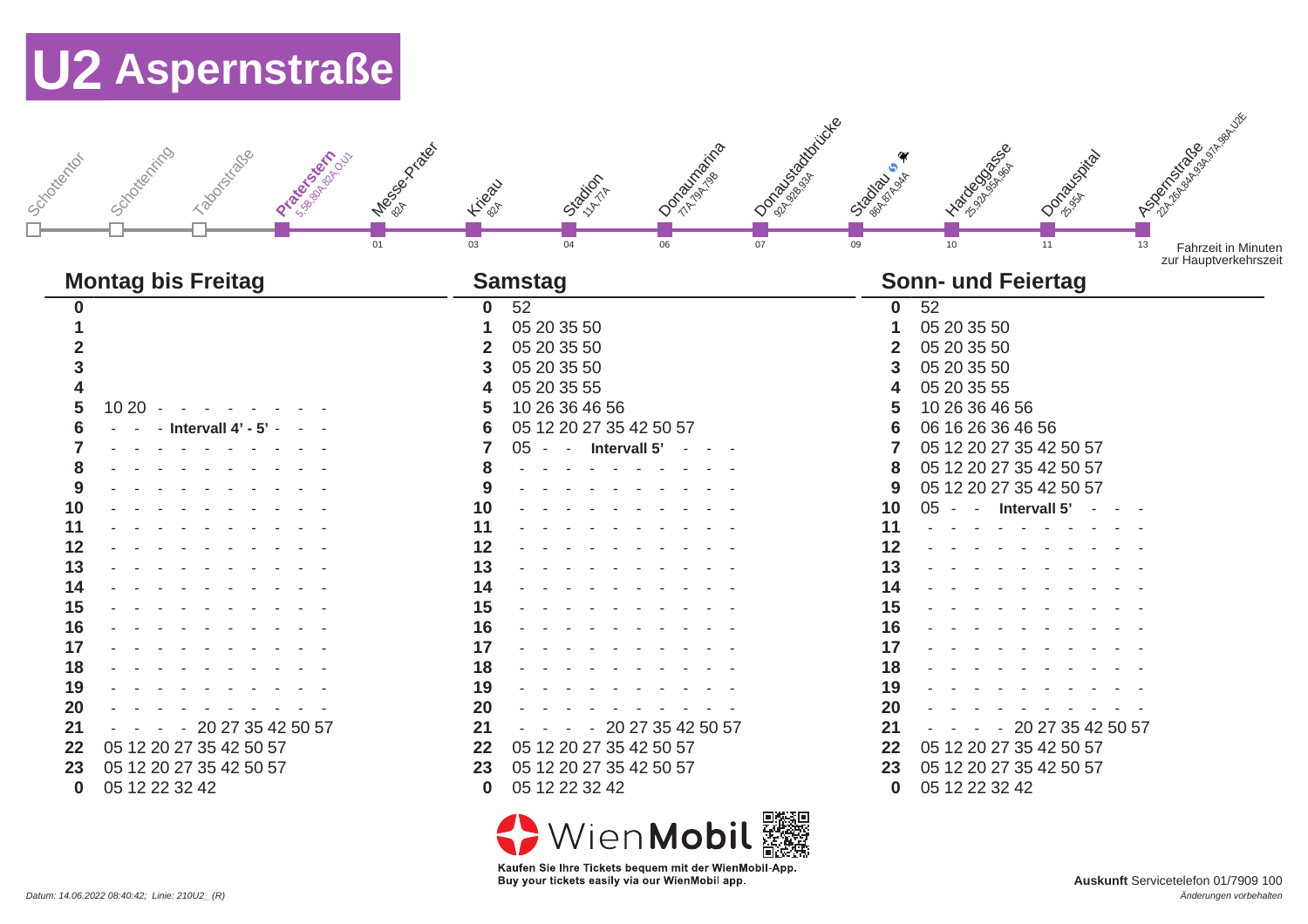| Joseph'son              | Messe River<br>Scicloteching<br>Transitions o<br>Prize stort | <b>Higax</b>    | Station-                              | <b>I Occurring Branch</b> | I O Book of Box Correction | $S^*$<br><b>CARDONAL SAR</b> | I Background B                  | I Oonegalacida    | I Book of Bridge River                                    |
|-------------------------|--------------------------------------------------------------|-----------------|---------------------------------------|---------------------------|----------------------------|------------------------------|---------------------------------|-------------------|-----------------------------------------------------------|
|                         |                                                              |                 |                                       |                           |                            |                              |                                 |                   |                                                           |
|                         | <b>Montag bis Freitag</b>                                    | $\overline{02}$ | 03<br><b>Samstag</b>                  | $\overline{05}$           | 06                         | 08                           | 09<br><b>Sonn- und Feiertag</b> | 10                | 12<br><b>Fahrzeit in Minuten</b><br>zur Hauptverkehrszeit |
|                         |                                                              |                 |                                       |                           |                            |                              |                                 |                   |                                                           |
| 0                       |                                                              | $\mathbf{0}$    | 53                                    |                           |                            | $\bf{0}$                     | 53                              |                   |                                                           |
|                         |                                                              |                 | 06 21 36 51                           |                           |                            |                              | 06 21 36 51                     |                   |                                                           |
| $\overline{\mathbf{2}}$ |                                                              |                 | 06 21 36 51                           |                           |                            |                              | 06 21 36 51                     |                   |                                                           |
| 3                       |                                                              | 3               | 06 21 36 51                           |                           |                            |                              | 06 21 36 51                     |                   |                                                           |
| $\overline{\mathbf{4}}$ |                                                              |                 | 06 21 36 56                           |                           |                            |                              | 06 21 36 56                     |                   |                                                           |
| 5                       | $1122 -$<br>$\overline{a}$                                   |                 | 11 27 37 47 57                        |                           |                            |                              | 11 27 37 47 57                  |                   |                                                           |
| 6                       | - Intervall 4' - 5'                                          | 6               | 06 14 21 29 36 44 51 59               |                           |                            |                              | 07 17 27 37 47 57               |                   |                                                           |
|                         |                                                              |                 | 06 - - Intervall 5' - 6' -            |                           |                            |                              | 06 14 21 29 36 44 51 59         |                   |                                                           |
| 8                       |                                                              |                 |                                       |                           |                            | 8                            | 06 14 21 29 36 44 51 59         |                   |                                                           |
| 9                       |                                                              | 9               | and a state of the state of the state |                           |                            | 9                            | 06 14 21 29 36 44 51 59         |                   |                                                           |
| 10                      |                                                              | 10              |                                       |                           |                            | 10                           | 06 - - Intervall 5' - 6' -      |                   |                                                           |
| 11                      |                                                              | 11              |                                       |                           |                            | 11                           |                                 |                   |                                                           |
| 12                      |                                                              | 12              |                                       |                           |                            | 12                           |                                 |                   |                                                           |
| 13                      |                                                              | 13              |                                       |                           |                            | 13                           |                                 |                   |                                                           |
| 14                      |                                                              | 14              |                                       |                           |                            | 14                           |                                 |                   |                                                           |
| 15                      |                                                              | 15              |                                       |                           |                            | 15                           |                                 |                   |                                                           |
| 16                      |                                                              | 16              |                                       |                           |                            | 16                           |                                 |                   |                                                           |
| 17                      |                                                              | 17              |                                       |                           |                            | 17                           |                                 |                   |                                                           |
| 18                      |                                                              | 18              |                                       |                           |                            | 18                           |                                 |                   |                                                           |
| 19                      |                                                              | 19              |                                       |                           |                            | 19                           |                                 |                   |                                                           |
| 20                      |                                                              | 20              |                                       |                           |                            | 20                           |                                 |                   |                                                           |
| 21                      | $-222936445159$                                              | 21              |                                       | 22 29 36 44 51 59         |                            | 21                           | $\sim$                          | 22 29 36 44 51 59 |                                                           |
| 22                      | 06 14 21 29 36 44 51 59                                      | 22              | 06 14 21 29 36 44 51 59               |                           |                            | 22                           | 06 14 21 29 36 44 51 59         |                   |                                                           |
| 23                      | 06 14 21 29 36 44 51 59                                      | 23              | 06 14 21 29 36 44 51 59               |                           |                            | 23                           | 06 14 21 29 36 44 51 59         |                   |                                                           |
| $\bf{0}$                | 06 14 23 33 43                                               | $\bf{0}$        | 06 14 23 33 43                        |                           |                            | $\bf{0}$                     | 06 14 23 33 43                  |                   |                                                           |
|                         |                                                              |                 |                                       |                           | ranger varant              |                              |                                 |                   |                                                           |

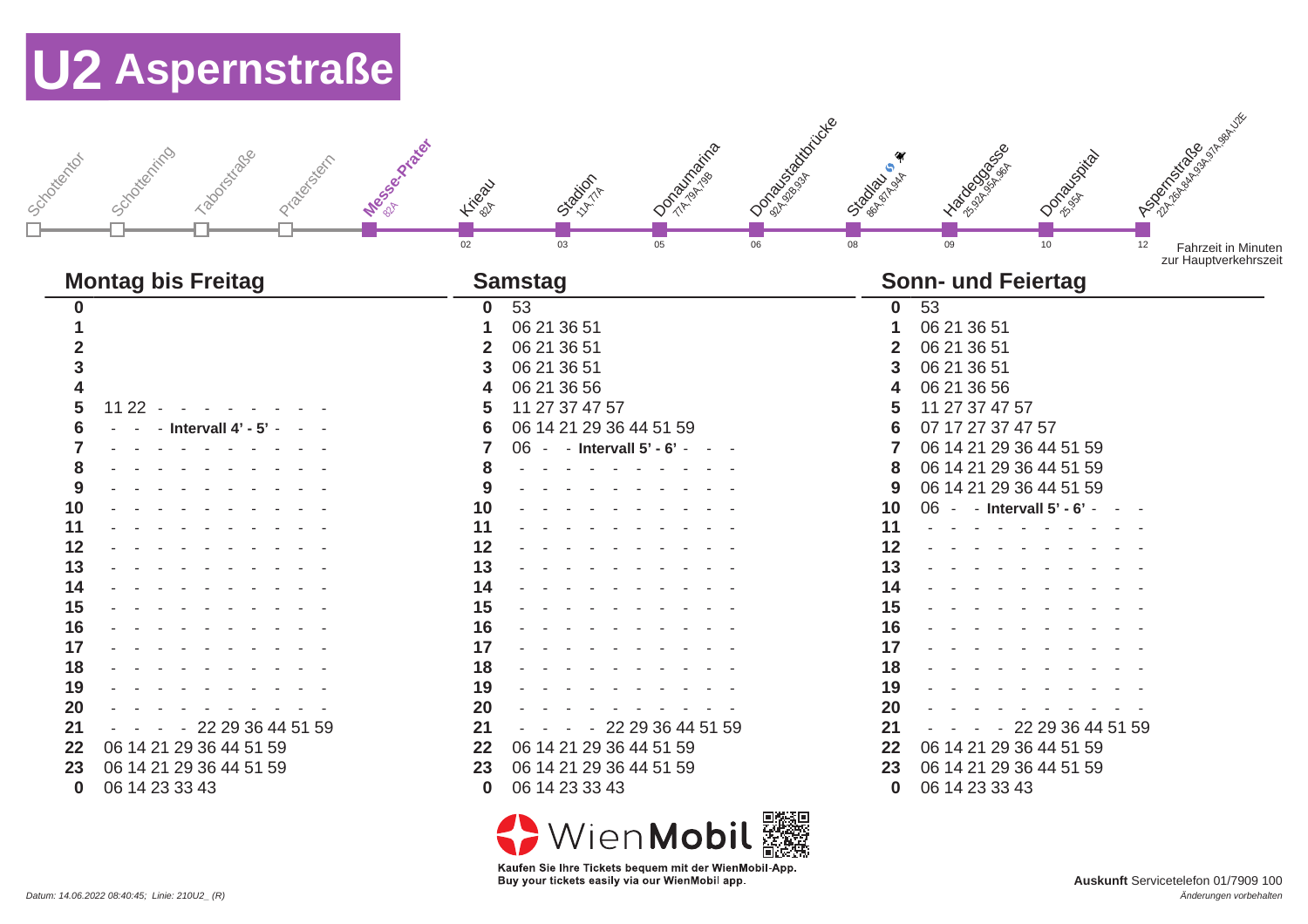|                                                                               |                                                  | $S^*$                                                         |                                                                                                                |
|-------------------------------------------------------------------------------|--------------------------------------------------|---------------------------------------------------------------|----------------------------------------------------------------------------------------------------------------|
| Messes River<br>Schottenting<br>Taboostatage<br>J Scyclotector<br>Pratestatin | <b>I Occurrence</b><br>Station-<br>Kiteau        | ID Sea Box Correction<br>I Racional Branch<br><b>CARDONAL</b> | I Book of Bridge River<br>I OO BOOM 1501                                                                       |
| <b>Montag bis Freitag</b>                                                     | 01<br>03                                         | 06<br>04<br>07<br><b>Sonn- und Feiertag</b>                   | 08<br>10<br>Fahrzeit in Minuten<br>zur Hauptverkehrszeit                                                       |
|                                                                               | <b>Samstag</b>                                   |                                                               |                                                                                                                |
| $\bf{0}$                                                                      | 55<br>0                                          | 55<br>$\mathbf 0$                                             |                                                                                                                |
|                                                                               | 08 23 38 53<br>1                                 | 08 23 38 53                                                   |                                                                                                                |
|                                                                               | 08 23 38 53<br>$\mathbf{2}$                      | 08 23 38 53                                                   |                                                                                                                |
| 3                                                                             | 08 23 38 53<br>3                                 | 08 23 38 53                                                   |                                                                                                                |
| 4                                                                             | 08 23 38 58<br>4                                 | 08 23 38 58                                                   |                                                                                                                |
| 5<br>13 23                                                                    | 13 29 39 49 59<br>5                              | 13 29 39 49 59                                                |                                                                                                                |
| 6<br>- Intervall $4'$ - $5'$                                                  | 08 15 23 30 38 45 53<br>6                        | 09 19 29 39 49 59                                             |                                                                                                                |
| and the contract of                                                           | $0008 -$<br>7<br>$\sim$ $-$<br>$\sim$ $-$        | 08 15 23 30 38 45 53                                          |                                                                                                                |
| 8<br>9                                                                        | 8<br>Intervall 5' -<br>9<br>and a state of the   | 00 08 15 23 30 38 45 53<br>8<br>00 08 15 23 30 38 45 53<br>9  |                                                                                                                |
| 10                                                                            | 10<br>the state of the state of the state of the | 00 08<br>10<br>$\sim$                                         | in the state of the state of the state of the state of the state of the state of the state of the state of the |
| 11                                                                            | 11                                               | 11                                                            | Intervall 5'                                                                                                   |
| 12                                                                            | 12                                               | 12                                                            |                                                                                                                |
| 13                                                                            | 13                                               | 13                                                            |                                                                                                                |
| 14                                                                            | 14                                               | 14                                                            |                                                                                                                |
| 15                                                                            | 15                                               | 15                                                            |                                                                                                                |
| 16                                                                            | 16                                               | 16                                                            |                                                                                                                |
| 17                                                                            | 17                                               | 17                                                            |                                                                                                                |
| 18                                                                            | 18                                               | 18                                                            |                                                                                                                |
| 19                                                                            | 19                                               | 19                                                            |                                                                                                                |
| 20                                                                            | 20                                               | 20                                                            |                                                                                                                |
| $-2330384553$<br>21<br>$\sim$                                                 | $-2330384553$<br>21<br>$\sim$                    | 21<br>$\sim$<br>$\sim$ $-$                                    | $-2330384553$                                                                                                  |
| 00 08 15 23 30 38 45 53<br>22                                                 | 00 08 15 23 30 38 45 53<br>22                    | 00 08 15 23 30 38 45 53<br>22                                 |                                                                                                                |
| 00 08 15 23 30 38 45 53<br>23                                                 | 00 08 15 23 30 38 45 53<br>23                    | 00 08 15 23 30 38 45 53<br>23                                 |                                                                                                                |
| 00 08 15 25 35 45<br>$\bf{0}$                                                 | 00 08 15 25 35 45<br>$\bf{0}$                    | 00 08 15 25 35 45<br>$\bf{0}$                                 |                                                                                                                |
|                                                                               |                                                  | <b>PERMIT STEP</b>                                            |                                                                                                                |

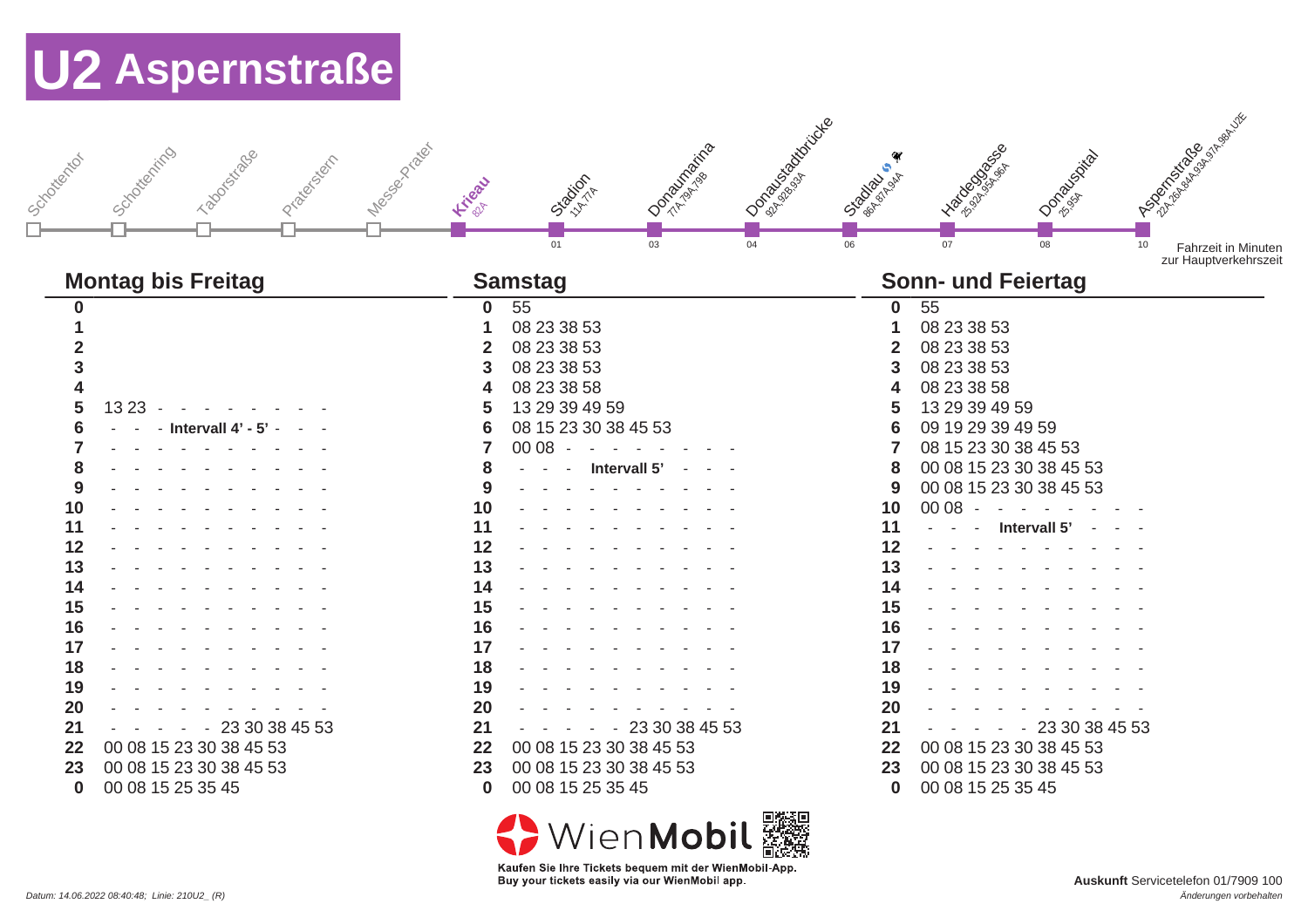| Schotenting<br>Taboosticace<br>Junion Michigan<br>Prize statin | <b>I Only Marine</b><br>Message Prickly<br>Stration<br>Kiteau<br>02<br>03 | I David Back<br>I To Good Band B<br>I Ondorski<br><b>Stragged</b><br>06<br>07<br>05 | I Book of Bridge River<br>09<br><b>Fahrzeit in Minuten</b><br>zur Hauptverkehrszeit |
|----------------------------------------------------------------|---------------------------------------------------------------------------|-------------------------------------------------------------------------------------|-------------------------------------------------------------------------------------|
| <b>Montag bis Freitag</b>                                      | <b>Samstag</b>                                                            | <b>Sonn- und Feiertag</b>                                                           |                                                                                     |
| 0                                                              | 56<br>$\mathbf{0}$                                                        | 56<br>$\bf{0}$                                                                      |                                                                                     |
|                                                                | 09 24 39 54<br>1                                                          | 09 24 39 54                                                                         |                                                                                     |
| $\mathbf 2$                                                    | 09 24 39 54<br>$\mathbf{2}$                                               | 09 24 39 54<br>$\mathbf 2$                                                          |                                                                                     |
| 3                                                              | 09 24 39 54<br>3                                                          | 09 24 39 54<br>3                                                                    |                                                                                     |
| 4                                                              | 09 24 39 54 59<br>4                                                       | 09 24 39 54 59                                                                      |                                                                                     |
| 5<br>14 24 -                                                   | 14 30 40 50<br>5                                                          | 14 30 40 50                                                                         |                                                                                     |
| 6<br>- Intervall $4'$ - $5'$ -                                 | $6\phantom{1}6$<br>00 09 16 24 31 39 46 54                                | 00 10 20 30 40 50                                                                   |                                                                                     |
| 7                                                              | 7<br>01 09<br>$\sim$ $\sim$ $\sim$                                        | 00 09 16 24 31 39 46 54                                                             |                                                                                     |
| 8                                                              | 8<br>Intervall 5'                                                         | 01 09 16 24 31 39 46 54<br>8                                                        |                                                                                     |
| 9                                                              | 9                                                                         | 01 09 16 24 31 39 46 54<br>9                                                        |                                                                                     |
| 10                                                             | 10                                                                        | $0109 -$<br>10<br><b>Contract Contract</b>                                          |                                                                                     |
| 11                                                             | 11                                                                        | 11<br>- Intervall 5'                                                                |                                                                                     |
| 12                                                             | 12                                                                        | 12                                                                                  |                                                                                     |
| 13                                                             | 13                                                                        | 13                                                                                  |                                                                                     |
| 14                                                             | 14                                                                        | 14                                                                                  |                                                                                     |
| 15                                                             | 15                                                                        | 15                                                                                  |                                                                                     |
| 16                                                             | 16                                                                        | 16                                                                                  |                                                                                     |
| 17                                                             | 17                                                                        | 17                                                                                  |                                                                                     |
| 18                                                             | 18                                                                        | 18                                                                                  |                                                                                     |
| 19                                                             | 19                                                                        | 19                                                                                  |                                                                                     |
| 20                                                             | 20                                                                        | 20                                                                                  |                                                                                     |
| 21<br>- 24 31 39 46 54                                         | 21<br>- 24 31 39 46 54<br>$\sim$                                          | $-2431394654$<br>21                                                                 |                                                                                     |
| 01 09 16 24 31 39 46 54<br>22                                  | 01 09 16 24 31 39 46 54<br>22                                             | 01 09 16 24 31 39 46 54<br>22                                                       |                                                                                     |
| 01 09 16 24 31 39 46 54<br>23                                  | 01 09 16 24 31 39 46 54<br>23                                             | 01 09 16 24 31 39 46 54<br>23                                                       |                                                                                     |
| 01 09 16 26 36 46<br>$\bf{0}$                                  | 01 09 16 26 36 46<br>$\bf{0}$                                             | 01 09 16 26 36 46<br>$\bf{0}$                                                       |                                                                                     |
|                                                                |                                                                           |                                                                                     |                                                                                     |

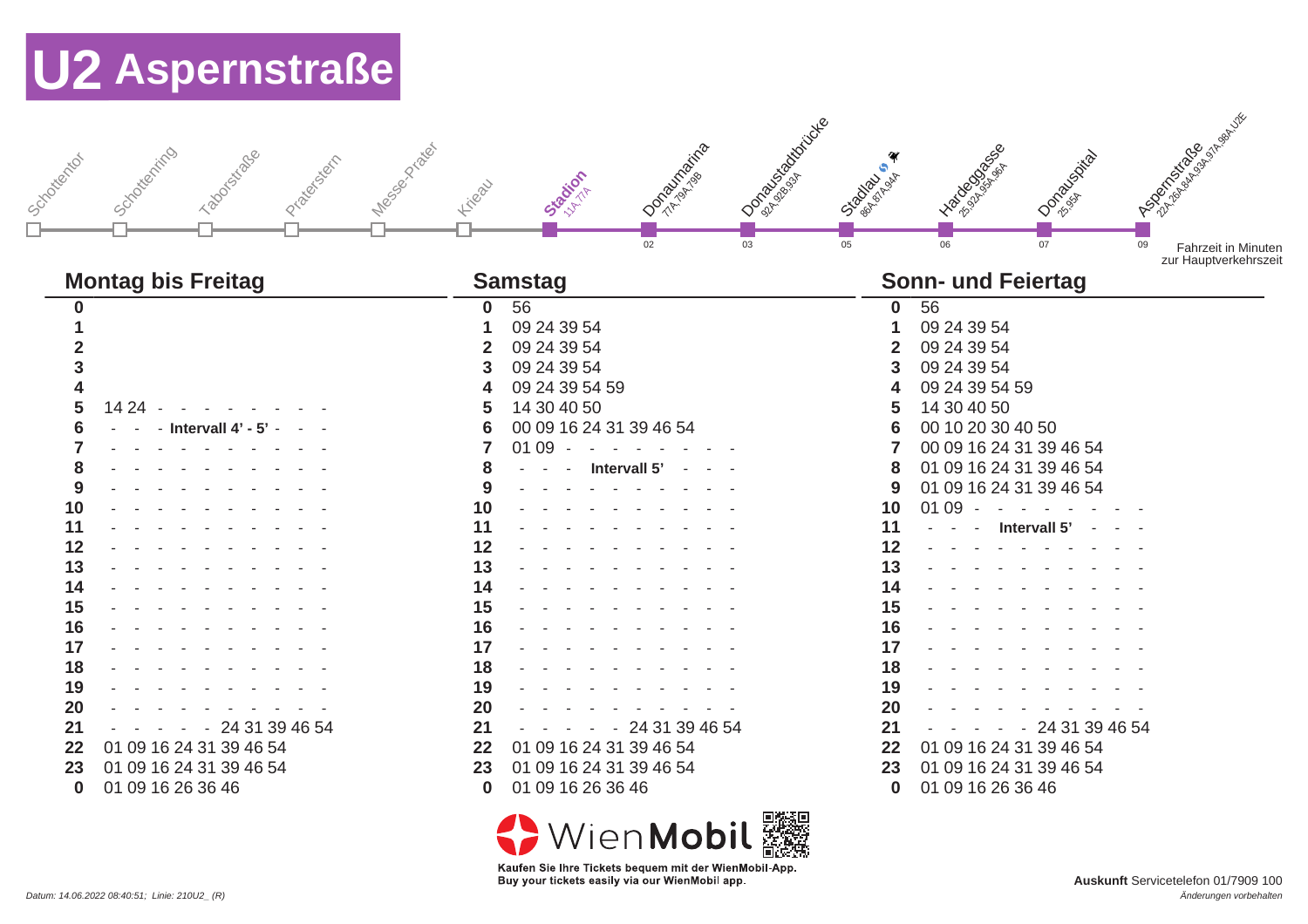| Message Prickly<br>Schotterting<br>Taboucktage<br>J Scyclometer<br>Prize of Strip | ID Sea Box Concrete<br>Dominicial international<br>Stacion<br>Kilgau<br>01 | I To Book River<br>Donald Box<br>Street of Principal<br>03<br>04<br>05 | I Book of Bridge River<br>07<br><b>Fahrzeit in Minuten</b><br>zur Hauptverkehrszeit |
|-----------------------------------------------------------------------------------|----------------------------------------------------------------------------|------------------------------------------------------------------------|-------------------------------------------------------------------------------------|
| <b>Montag bis Freitag</b>                                                         | <b>Samstag</b>                                                             | <b>Sonn- und Feiertag</b>                                              |                                                                                     |
| 0                                                                                 | 58<br>$\mathbf 0$                                                          | 58<br>0                                                                |                                                                                     |
|                                                                                   | 11 26 41 56                                                                | 11 26 41 56                                                            |                                                                                     |
|                                                                                   | 11 26 41 56<br>2                                                           | 11 26 41 56                                                            |                                                                                     |
| 3                                                                                 | 11 26 41 56<br>3                                                           | 11 26 41 56                                                            |                                                                                     |
| 48 56<br>4                                                                        | 11 26 41 56                                                                | 11 26 41 56                                                            |                                                                                     |
| 5<br>01<br>$-$ - Intervall $2'$ - $5'$ -                                          | 01 06 16 26 32 42 47 52                                                    | 01 06 16 26 32 42 52                                                   |                                                                                     |
|                                                                                   | 02 11 18 26 33 41 44 48 56 59<br>6                                         | 02 12 22 32 42 47 52                                                   |                                                                                     |
| the contract of the second state of                                               | 03 - - Intervall 4' - 5' -<br>and the state of                             | 02 11 18 26 33 41 48 56                                                |                                                                                     |
| 8                                                                                 | 8                                                                          | 03 11 18 26 33 41 48 56<br>8                                           |                                                                                     |
| 9                                                                                 | 9                                                                          | 03 11 18 26 33 41 44 48 56 59<br>9                                     |                                                                                     |
| 10                                                                                | 10                                                                         | 10<br>03 - - Intervall 4' - 5' - - -                                   |                                                                                     |
| 11                                                                                | 11                                                                         | 11                                                                     |                                                                                     |
| 12                                                                                | 12                                                                         | 12                                                                     |                                                                                     |
| 13                                                                                | 13                                                                         | 13                                                                     |                                                                                     |
| 14                                                                                | 14                                                                         | 14                                                                     |                                                                                     |
| 15                                                                                | 15                                                                         | 15                                                                     |                                                                                     |
| 16                                                                                | 16                                                                         | 16                                                                     |                                                                                     |
| 17                                                                                | 17                                                                         | 17                                                                     |                                                                                     |
| 18                                                                                | 18                                                                         | 18                                                                     |                                                                                     |
| 19                                                                                | 19                                                                         | 19                                                                     |                                                                                     |
| 20                                                                                | 20                                                                         | 20                                                                     |                                                                                     |
| 21<br>26 33 41 48 56<br>$\sim$                                                    | 26 33 41 48 56<br>21                                                       | $-2633414856$<br>21                                                    |                                                                                     |
| 22<br>03 11 18 26 33 41 48 56                                                     | 03 11 18 26 33 41 48 56<br>22                                              | 22<br>03 11 18 26 33 41 48 56                                          |                                                                                     |
| 23<br>03 11 18 26 33 41 48 56                                                     | 03 11 18 26 33 41 48 56<br>23                                              | 23<br>03 11 18 26 33 41 48 56                                          |                                                                                     |

03 11 18 28 38 48

<>
WienMobil Kaufen Sie Ihre Tickets bequem mit der WienMobil-App.

Buy your tickets easily via our WienMobil app.

03 11 18 28 38 48

03 11 18 28 38 48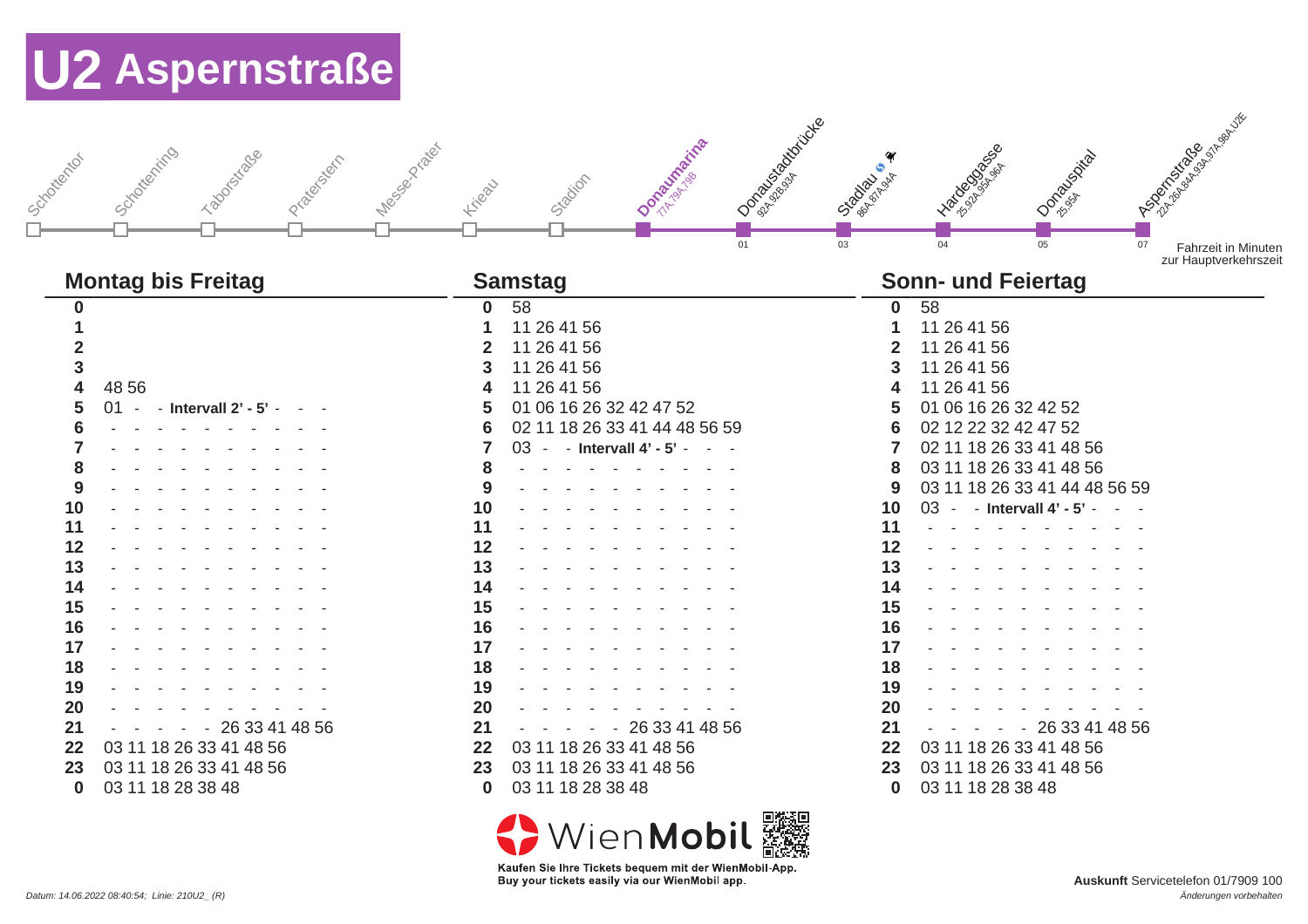

#### **Montag bis Freitag Samstag Samstag Samstag Samstag Samstag Samstag Samstag Samstag Samstag Samstag Samstag Samstag Samstag Samstag Samstag Samstag Samstag Samstag Samstag Samstag Samstag Samstag Samstag Samstag Samstag Sa**

| v                       |      |  |                   |                         |  |  |
|-------------------------|------|--|-------------------|-------------------------|--|--|
| 1                       |      |  |                   |                         |  |  |
| $\overline{\mathbf{2}}$ |      |  |                   |                         |  |  |
| 3                       |      |  |                   |                         |  |  |
| 4                       |      |  |                   |                         |  |  |
|                         | 4957 |  |                   |                         |  |  |
| 5                       | 02   |  | Intervall 2'      |                         |  |  |
| 6                       |      |  |                   |                         |  |  |
| 7                       |      |  |                   |                         |  |  |
| 8                       |      |  |                   |                         |  |  |
| 9                       |      |  |                   |                         |  |  |
| 10                      |      |  |                   |                         |  |  |
| 11                      |      |  |                   |                         |  |  |
|                         |      |  |                   |                         |  |  |
| 12                      |      |  |                   |                         |  |  |
| 13                      |      |  |                   |                         |  |  |
| 14                      |      |  |                   |                         |  |  |
| 15                      |      |  |                   |                         |  |  |
| 16                      |      |  |                   |                         |  |  |
| 17                      |      |  |                   |                         |  |  |
| 18                      |      |  |                   |                         |  |  |
| 19                      |      |  |                   |                         |  |  |
| 20                      |      |  |                   |                         |  |  |
| 21                      |      |  |                   | 28 35 42 50 57          |  |  |
| 22                      |      |  |                   | 05 12 20 27 35 42 50 57 |  |  |
| 23                      |      |  |                   | 05 12 20 27 35 42 50 57 |  |  |
| 0                       |      |  | 05 12 20 29 39 49 |                         |  |  |
|                         |      |  |                   |                         |  |  |

| 0              | 59 |             |                            |  |                |  |
|----------------|----|-------------|----------------------------|--|----------------|--|
| 1              |    | 12 27 42 57 |                            |  |                |  |
| $\overline{2}$ |    | 12 27 42 57 |                            |  |                |  |
| 3              |    | 12 27 42 57 |                            |  |                |  |
| 4              |    | 12 27 42 57 |                            |  |                |  |
| 5              |    |             | 02 07 17 27 33 43 48 53    |  |                |  |
| 6              |    |             | 03 12 20 27 35 42 46 50 57 |  |                |  |
| $\overline{7}$ | 01 |             | Intervall $3'$ - $6'$      |  |                |  |
| 8              |    |             |                            |  |                |  |
| 9              |    |             |                            |  |                |  |
| 10             |    |             |                            |  |                |  |
| 11             |    |             |                            |  |                |  |
| 12             |    |             |                            |  |                |  |
| 13             |    |             |                            |  |                |  |
| 14             |    |             |                            |  |                |  |
| 15             |    |             |                            |  |                |  |
| 16             |    |             |                            |  |                |  |
| 17             |    |             |                            |  |                |  |
| 18             |    |             |                            |  |                |  |
| 19             |    |             |                            |  |                |  |
| 20             |    |             |                            |  |                |  |
| 21             |    |             |                            |  | 28 35 42 50 57 |  |
| 22             |    |             | 05 12 20 27 35 42 50 57    |  |                |  |
| 23             |    |             | 05 12 20 27 35 42 50 57    |  |                |  |
| $\bf{0}$       |    |             | 05 12 20 29 39 49          |  |                |  |



| Sonn- und Feiertag |    |             |                           |  |                            |  |  |
|--------------------|----|-------------|---------------------------|--|----------------------------|--|--|
| $\bf{0}$           | 59 |             |                           |  |                            |  |  |
| 1                  |    | 12 27 42 57 |                           |  |                            |  |  |
| $\overline{2}$     |    | 12 27 42 57 |                           |  |                            |  |  |
| 3                  |    | 12 27 42 57 |                           |  |                            |  |  |
| 4                  |    | 12 27 42 57 |                           |  |                            |  |  |
| 5                  |    |             | 02 07 17 27 33 43 53      |  |                            |  |  |
| 6                  |    |             | 03 13 23 33 43 48 53      |  |                            |  |  |
| $\overline{7}$     |    |             | 03 12 20 27 35 42 50 57   |  |                            |  |  |
| 8                  |    |             | 05 12 20 27 35 42 50 57   |  |                            |  |  |
| 9                  |    |             |                           |  | 05 12 20 27 35 42 46 50 57 |  |  |
| 10                 | 01 |             | - Intervall $3'$ - $6'$ - |  |                            |  |  |
| 11                 |    |             |                           |  |                            |  |  |
| 12                 |    |             |                           |  |                            |  |  |
| 13                 |    |             |                           |  |                            |  |  |
| 14                 |    |             |                           |  |                            |  |  |
| 15                 |    |             |                           |  |                            |  |  |
| 16                 |    |             |                           |  |                            |  |  |
| 17                 |    |             |                           |  |                            |  |  |
| 18                 |    |             |                           |  |                            |  |  |
| 19                 |    |             |                           |  |                            |  |  |
| 20                 |    |             |                           |  |                            |  |  |
| 21                 |    |             |                           |  | 28 35 42 50 57             |  |  |
| 22                 |    |             | 05 12 20 27 35 42 50 57   |  |                            |  |  |
| 23                 |    |             | 05 12 20 27 35 42 50 57   |  |                            |  |  |
| 0                  |    |             | 05 12 20 29 39 49         |  |                            |  |  |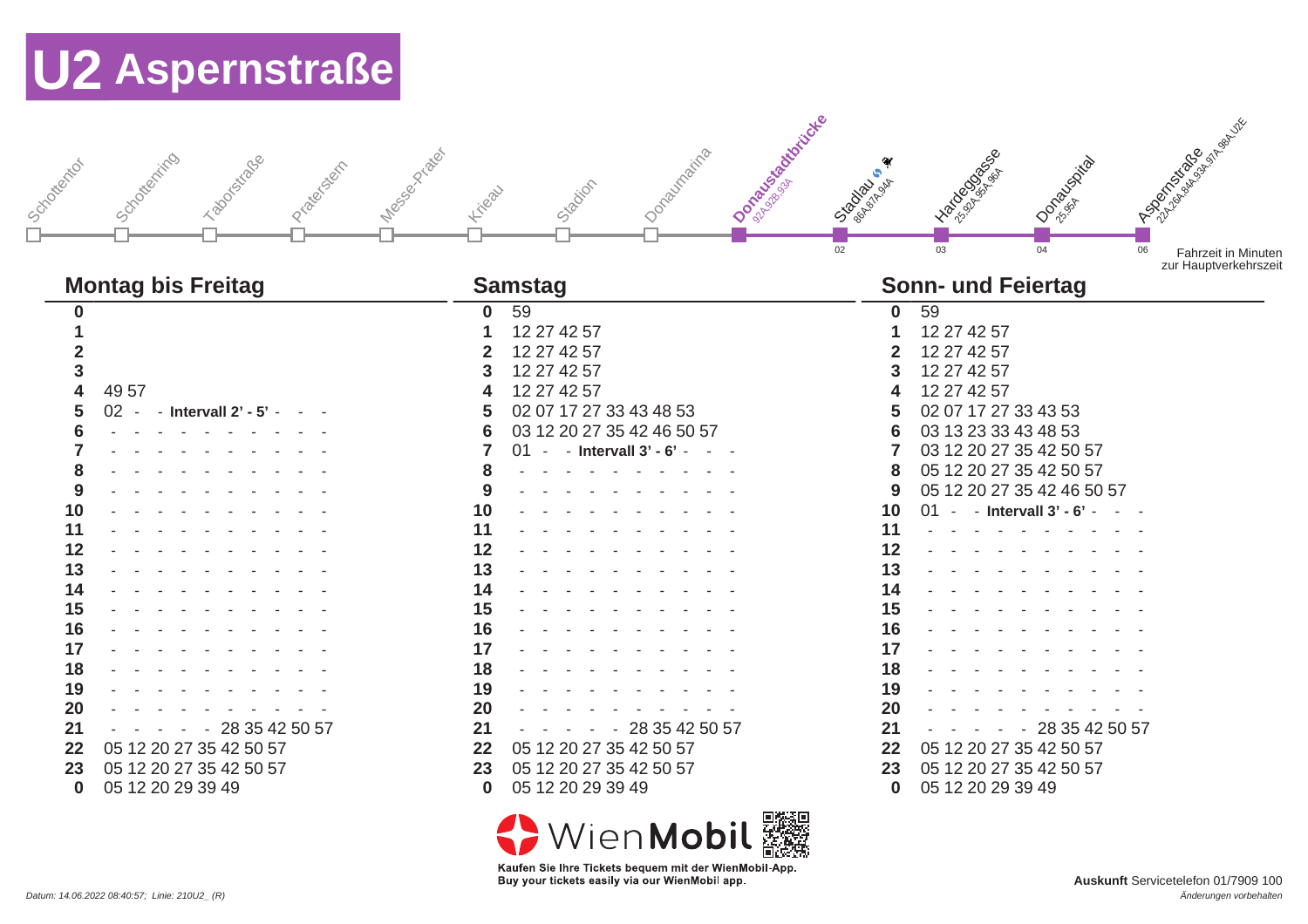| Message Prickly<br>Schoolteching<br>Taboristicase<br>Josephianid<br>Prize right                                                                                                                                                                                                                                     | 1-Oppositional decisional<br>Donautraina<br>Stacion<br>Kiteau                                                                                                                                                                                                                                                                                                                      | I Ton Book of B<br>Donovania<br>Stadiau<br><b>PORTAGINA</b><br>01<br>02                                                                                                                                                                                                                                                                                                                                                            | A BOSINE OF BOOM<br>04<br><b>Fahrzeit in Minuten</b><br>zur Hauptverkehrszeit |
|---------------------------------------------------------------------------------------------------------------------------------------------------------------------------------------------------------------------------------------------------------------------------------------------------------------------|------------------------------------------------------------------------------------------------------------------------------------------------------------------------------------------------------------------------------------------------------------------------------------------------------------------------------------------------------------------------------------|------------------------------------------------------------------------------------------------------------------------------------------------------------------------------------------------------------------------------------------------------------------------------------------------------------------------------------------------------------------------------------------------------------------------------------|-------------------------------------------------------------------------------|
| <b>Montag bis Freitag</b>                                                                                                                                                                                                                                                                                           | <b>Samstag</b>                                                                                                                                                                                                                                                                                                                                                                     | <b>Sonn- und Feiertag</b>                                                                                                                                                                                                                                                                                                                                                                                                          |                                                                               |
| $\mathbf{2}$<br>$\overline{\mathbf{3}}$<br>4<br>51 59<br>5<br>$04 -$<br>- Intervall 2' - 5' -<br>6<br>8<br>9<br>10<br>11<br>12<br>13<br>14<br>15<br>16<br>17<br>18<br>19<br>20<br>21<br>30 37 44 52 59<br>$\sim$<br>07 14 22 29 37 44 52 59<br>22<br>07 14 22 29 37 44 52 59<br>23<br>07 14 22 31 41 51<br>$\bf{0}$ | 01 14 29 44 59<br>14 29 44 59<br>2<br>14 29 44 59<br>14 29 44 59<br>04 09 19 29 35 45 50 55<br>5<br>05 14 22 29 37 44 48 52 59<br>6<br>03 - - Intervall 3' - 6' -<br>8<br>9<br>10<br>11<br>12<br>13<br>14<br>15<br>16<br>17<br>18<br>19<br>20<br>21<br>30 37 44 52 59<br>$\sim$<br>07 14 22 29 37 44 52 59<br>22<br>07 14 22 29 37 44 52 59<br>23<br>07 14 22 31 41 51<br>$\bf{0}$ | 01 14 29 44 59<br>14 29 44 59<br>14 29 44 59<br>14 29 44 59<br>04 09 19 29 35 45 55<br>05 15 25 35 45 50 55<br>05 14 22 29 37 44 52 59<br>07 14 22 29 37 44 52 59<br>8<br>07 14 22 29 37 44 48 52 59<br>9<br>10<br>03<br>- Intervall 3' - 6'<br>11<br>12<br>13<br>14<br>15<br>16<br>17<br>18<br>19<br>20<br>21<br>$-3037445259$<br>07 14 22 29 37 44 52 59<br>22<br>07 14 22 29 37 44 52 59<br>23<br>07 14 22 31 41 51<br>$\bf{0}$ |                                                                               |

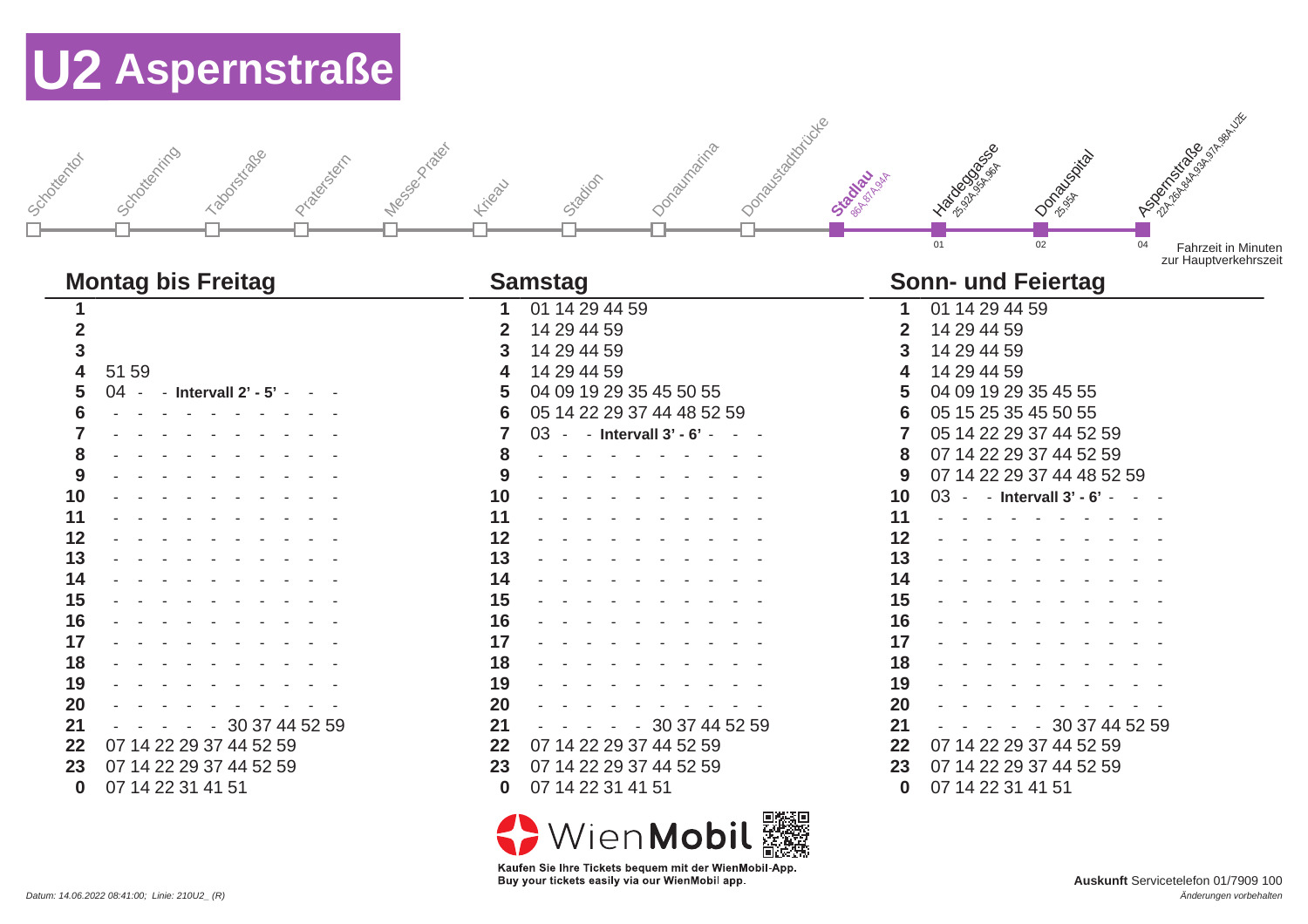J schottertor I Schottenring Taborstraße J Price Braider I description Kikeau Stadion Joaquinaina J Oo<sub>pporau</sub>stadtigte Stadlau **Hardegasse** Donauspital **Aspertalist Replacement**  $\overline{03}$  Fahrzeit in Minuten zur Hauptverkehrszeit

| 02 15 30 45<br>02 15 30 45<br>00 15 30 45<br>00 15 30 45<br>$\mathbf{2}$<br>$\mathbf{2}$<br>00 15 30 45<br>00 15 30 45<br>3<br>3<br>3<br>52<br>00 15 30 45<br>00 15 30 45<br>4<br>4<br>4<br>00 05 10 20 30 36 46 51 56<br>00 05 10 20 30 36 46 56<br>5<br>00 - - Intervall 2' - 5' - - -<br>5<br>5<br>06 15 23 30 38 45 49 53<br>06 16 26 36 46 51 56<br>6<br>6<br>6<br>and the second control of the second<br>06 15 23 30 38 45 53<br>00 - - Intervall 3' - 6' - - -<br>7<br>00 08 15 23 30 38 45 53<br>8<br>8<br>8<br>00 08 15 23 30 38 45 49 53<br>9<br>9<br>9<br>10<br>10<br>10<br>00 - - Intervall 3' - 6' - - -<br>11<br>11<br>11<br>12<br>$12 \,$<br>12<br>13<br>13<br>13<br>14<br>14<br>14<br>15<br>15<br>15<br>16<br>16<br>16<br>17<br>17<br>17<br>18<br>18<br>18<br>19<br>19<br>19<br>20<br><b>20</b><br>20<br>21<br>21<br>21<br>$- - 31384553$<br>$- - 31384553$<br>$- - - - 31384553$<br>00 08 15 23 30 38 45 53<br>22<br>00 08 15 23 30 38 45 53<br>22<br>22<br>00 08 15 23 30 38 45 53<br>00 08 15 23 30 38 45 53<br>00 08 15 23 30 38 45 53<br>00 08 15 23 30 38 45 53<br>23<br>23<br>23 | <b>Montag bis Freitag</b>        | <b>Samstag</b>                   | <b>Sonn- und Feiertag</b>        |
|----------------------------------------------------------------------------------------------------------------------------------------------------------------------------------------------------------------------------------------------------------------------------------------------------------------------------------------------------------------------------------------------------------------------------------------------------------------------------------------------------------------------------------------------------------------------------------------------------------------------------------------------------------------------------------------------------------------------------------------------------------------------------------------------------------------------------------------------------------------------------------------------------------------------------------------------------------------------------------------------------------------------------------------------------------------------------------------------------------|----------------------------------|----------------------------------|----------------------------------|
|                                                                                                                                                                                                                                                                                                                                                                                                                                                                                                                                                                                                                                                                                                                                                                                                                                                                                                                                                                                                                                                                                                          |                                  |                                  |                                  |
|                                                                                                                                                                                                                                                                                                                                                                                                                                                                                                                                                                                                                                                                                                                                                                                                                                                                                                                                                                                                                                                                                                          |                                  |                                  |                                  |
|                                                                                                                                                                                                                                                                                                                                                                                                                                                                                                                                                                                                                                                                                                                                                                                                                                                                                                                                                                                                                                                                                                          |                                  |                                  |                                  |
|                                                                                                                                                                                                                                                                                                                                                                                                                                                                                                                                                                                                                                                                                                                                                                                                                                                                                                                                                                                                                                                                                                          |                                  |                                  |                                  |
|                                                                                                                                                                                                                                                                                                                                                                                                                                                                                                                                                                                                                                                                                                                                                                                                                                                                                                                                                                                                                                                                                                          |                                  |                                  |                                  |
|                                                                                                                                                                                                                                                                                                                                                                                                                                                                                                                                                                                                                                                                                                                                                                                                                                                                                                                                                                                                                                                                                                          |                                  |                                  |                                  |
|                                                                                                                                                                                                                                                                                                                                                                                                                                                                                                                                                                                                                                                                                                                                                                                                                                                                                                                                                                                                                                                                                                          |                                  |                                  |                                  |
|                                                                                                                                                                                                                                                                                                                                                                                                                                                                                                                                                                                                                                                                                                                                                                                                                                                                                                                                                                                                                                                                                                          |                                  |                                  |                                  |
|                                                                                                                                                                                                                                                                                                                                                                                                                                                                                                                                                                                                                                                                                                                                                                                                                                                                                                                                                                                                                                                                                                          |                                  |                                  |                                  |
|                                                                                                                                                                                                                                                                                                                                                                                                                                                                                                                                                                                                                                                                                                                                                                                                                                                                                                                                                                                                                                                                                                          |                                  |                                  |                                  |
|                                                                                                                                                                                                                                                                                                                                                                                                                                                                                                                                                                                                                                                                                                                                                                                                                                                                                                                                                                                                                                                                                                          |                                  |                                  |                                  |
|                                                                                                                                                                                                                                                                                                                                                                                                                                                                                                                                                                                                                                                                                                                                                                                                                                                                                                                                                                                                                                                                                                          |                                  |                                  |                                  |
|                                                                                                                                                                                                                                                                                                                                                                                                                                                                                                                                                                                                                                                                                                                                                                                                                                                                                                                                                                                                                                                                                                          |                                  |                                  |                                  |
|                                                                                                                                                                                                                                                                                                                                                                                                                                                                                                                                                                                                                                                                                                                                                                                                                                                                                                                                                                                                                                                                                                          |                                  |                                  |                                  |
|                                                                                                                                                                                                                                                                                                                                                                                                                                                                                                                                                                                                                                                                                                                                                                                                                                                                                                                                                                                                                                                                                                          |                                  |                                  |                                  |
|                                                                                                                                                                                                                                                                                                                                                                                                                                                                                                                                                                                                                                                                                                                                                                                                                                                                                                                                                                                                                                                                                                          |                                  |                                  |                                  |
|                                                                                                                                                                                                                                                                                                                                                                                                                                                                                                                                                                                                                                                                                                                                                                                                                                                                                                                                                                                                                                                                                                          |                                  |                                  |                                  |
|                                                                                                                                                                                                                                                                                                                                                                                                                                                                                                                                                                                                                                                                                                                                                                                                                                                                                                                                                                                                                                                                                                          |                                  |                                  |                                  |
|                                                                                                                                                                                                                                                                                                                                                                                                                                                                                                                                                                                                                                                                                                                                                                                                                                                                                                                                                                                                                                                                                                          |                                  |                                  |                                  |
|                                                                                                                                                                                                                                                                                                                                                                                                                                                                                                                                                                                                                                                                                                                                                                                                                                                                                                                                                                                                                                                                                                          |                                  |                                  |                                  |
|                                                                                                                                                                                                                                                                                                                                                                                                                                                                                                                                                                                                                                                                                                                                                                                                                                                                                                                                                                                                                                                                                                          |                                  |                                  |                                  |
|                                                                                                                                                                                                                                                                                                                                                                                                                                                                                                                                                                                                                                                                                                                                                                                                                                                                                                                                                                                                                                                                                                          |                                  |                                  |                                  |
|                                                                                                                                                                                                                                                                                                                                                                                                                                                                                                                                                                                                                                                                                                                                                                                                                                                                                                                                                                                                                                                                                                          |                                  |                                  |                                  |
|                                                                                                                                                                                                                                                                                                                                                                                                                                                                                                                                                                                                                                                                                                                                                                                                                                                                                                                                                                                                                                                                                                          | 00 08 15 23 32 42 52<br>$\bf{0}$ | 00 08 15 23 32 42 52<br>$\bf{0}$ | 00 08 15 23 32 42 52<br>$\bf{0}$ |